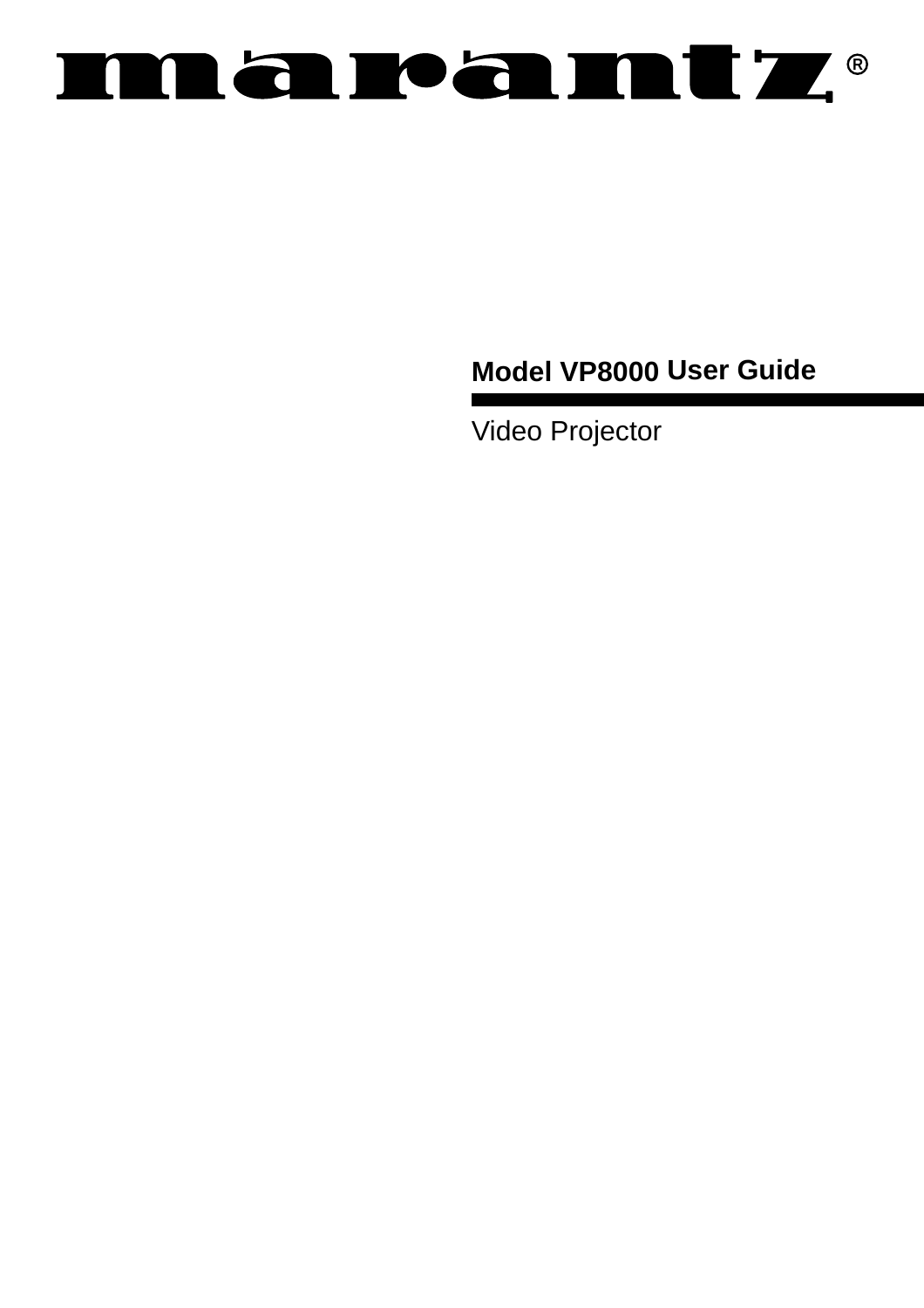# **TABLE OF CONTENTS**

## **INTRODUCTION**

## **SET UP PROCEDURES**

### **OPERATIONS**

### **ADDITIONAL INFORMATION**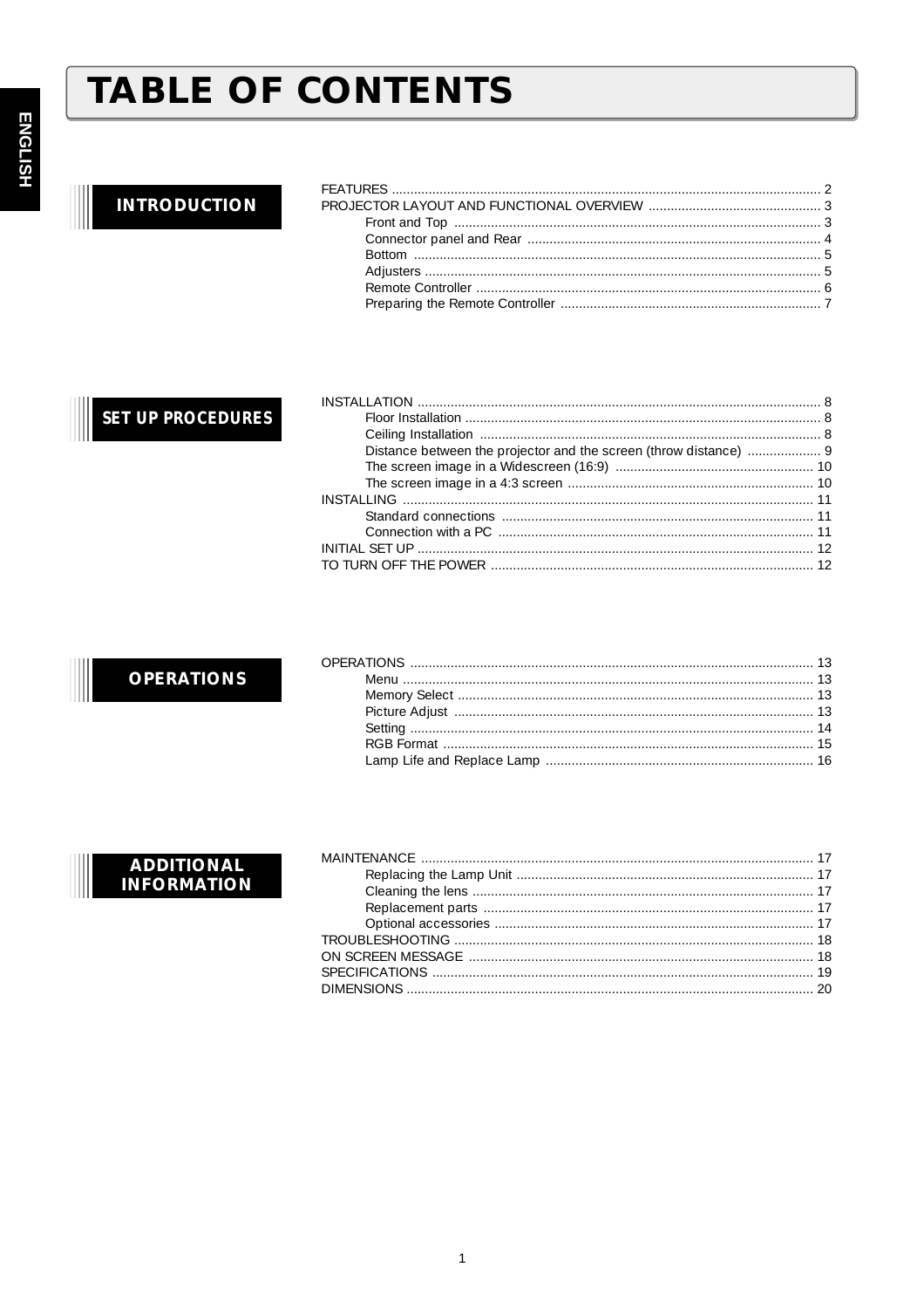## *FEATURES*

### *Excellent video quality*

- The MARANTZ progressive scan (3D motion adaptive line doubling) technology provides excellent video quality.
- The MARANTZ Y/C separation technology ensures excellent video quality, 3D-Y/C separation for NTSC, 2D- Y/C separation for PAL.
- The MARANTZ digital technology and DLPTM technology ensure vivid and true color reproduction, and accurate gray scale.
- The newly developed optical system and new DLPTM technology allow a high contrast ratio (500:1), high brightness (700 ANSI lumen) and excellent uniformity.

### *Widescreen flexibility*

• The VP8000 allows the user to enjoy both a 16:9 and 4:3 aspect ratio screen image.

### *Ready for DVD and HDTV*

• COMPONENT VIDEO IN is ideal for DVD and HDTV (1080I). This input will ensure the highest picture quality.

### *Picture mode and picture memory*

• The VP8000 has three picture modes, THEATER, NORMAL and DYNAMIC. Furthermore the VP8000 has three kinds of memory for each of picture mode: THEATER1, THEATER2 and THEATER3. This allows the user to further fine-tune the picture for maximum personal video enjoyment.

### *Direct access buttons (Remote controller)*

The remote controller provides direct access buttons for those functions that are most often used.

| $\bullet$ POWER ON                           | $\bullet$ STANDBY                |                             |
|----------------------------------------------|----------------------------------|-----------------------------|
| Input select<br>• COMPONENT<br>$\cdot$ VIDEO | $\cdot$ s-video<br>$\bullet$ RGB |                             |
| Picture mode<br>$\cdot$ THEATER              | • NORMAL                         | • DYNAMIC                   |
| MENU<br>• MENU                               | $\cdot$ ENTER                    |                             |
| <b>Others</b><br>• OSD<br>$\cdot$ FRFF7F     | $\bullet$ ASPECT<br>$\cdot$ ZOOM | $\cdot$ squeeze<br>• SMOOTH |

*• MUTE*

### *Digital zoom and freeze*

- The digital zoom function allows the user to magnify a video image four times at five selected points.
- The freeze function allows the user to freeze a video image. This will not degrade the image as many "pause" modes do.

### *Computer compatibility*

• The VP8000 is ready for SVGA computers.

– DLPTM and DMDTM are registered trademarks of Texas Instruments Incorporated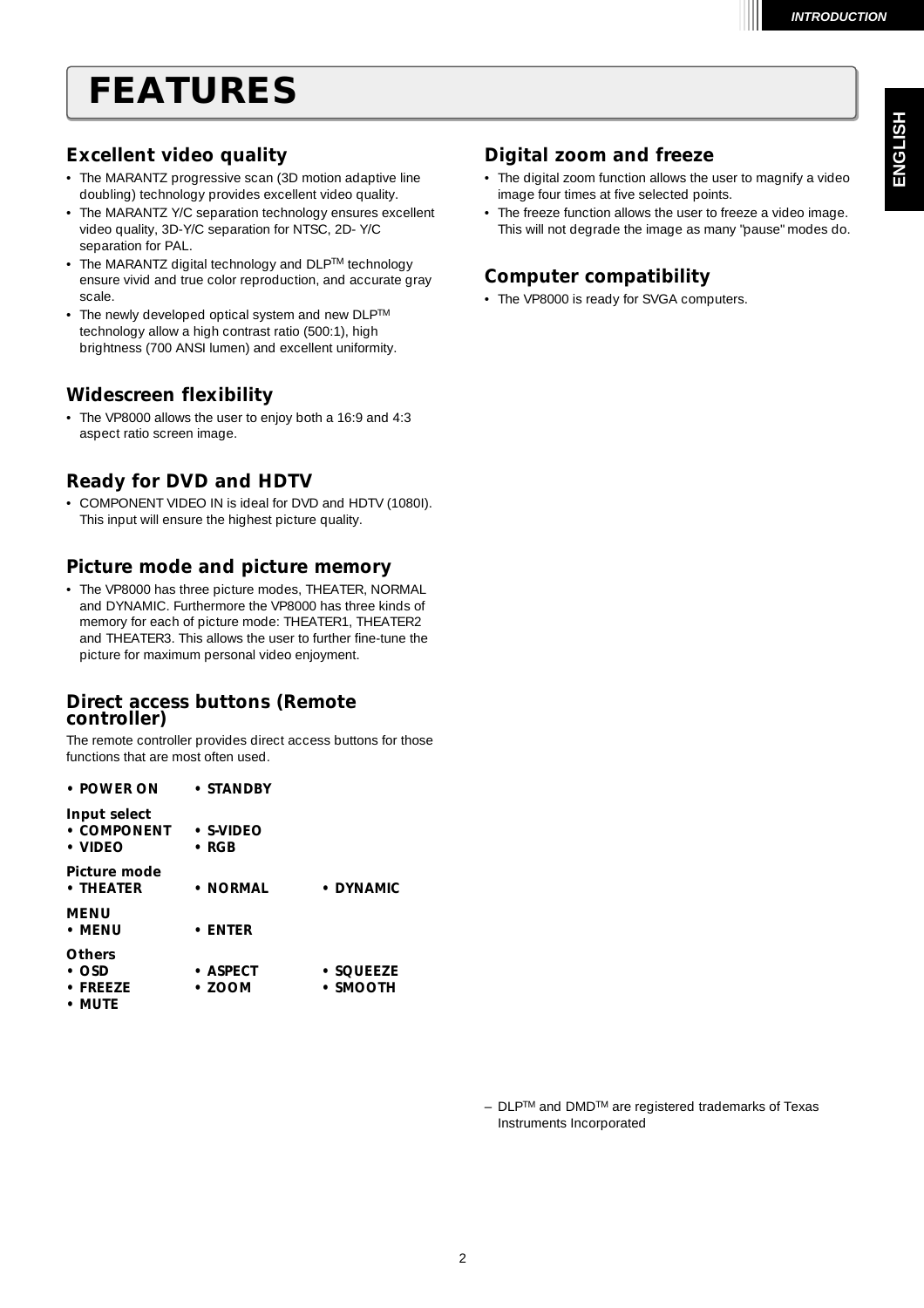# **ENGLISI ENGLISH**

# *PROJECTOR LAYOUT AND FUNCTIONAL OVERVIEW*

### *Front and Top*





### q *IR sensor (Front and Rear)*

### w *Lens*

### e *Focus ring*

Adjust the picture focus.

### **(4)** Zoom ring

Adjust the size of the projected image.

### **(5)** Adjusters

Adjust the vertical angle of the projector.

### $6$  Connector panel

### u *POWER key*

Press to turn the projector on and off. The POWER key lights up in green when the power is turned on.

### i *MENU key*

Press to display the on-screen menu.

### o *ENTER key*

Press to enter items in the menu when the menu is displayed on screen.

### !0*INPUT SELECT key*

Select an input signal. Each time the key is pressed, the unit toggles between COMPONENT, S-VIDEO, VIDEO, and RGB inputs.

### !1 *The* -*/// keys*

Control the menu cursor.

Press the  $\triangle$  key for more than three seconds to turn the HIGH BRIGHT mode on.

Press the  $\nabla$  key to turn the HIGH BRIGHT mode off.

### *Notes*

• The HIGH BRIGHT mode is available for only the RGB IN and the DYNAMIC picture mode for a video signal input.

### !2*Indicators: STANDBY/WARING*

Turn green when the projector is connected to AC power. It lights up or flashes orange under the following conditions:

- Lights up orange when temperature inside the projector becomes unusually high.
- Flashes orange when the following errors occurs in the projector:
	- when the lamp cover is not secured firmly,
- when the fan inside the projector stops,
- when the lamp has failed or the lamp is almost completely worn-out.

### !3*Ventilation holes*

### *Notes*

- Do not place anything near the ventilation holes as it may cause internal heat build-up.
- Do not place your hand or objects near the ventilation holes --- the air coming out is hot.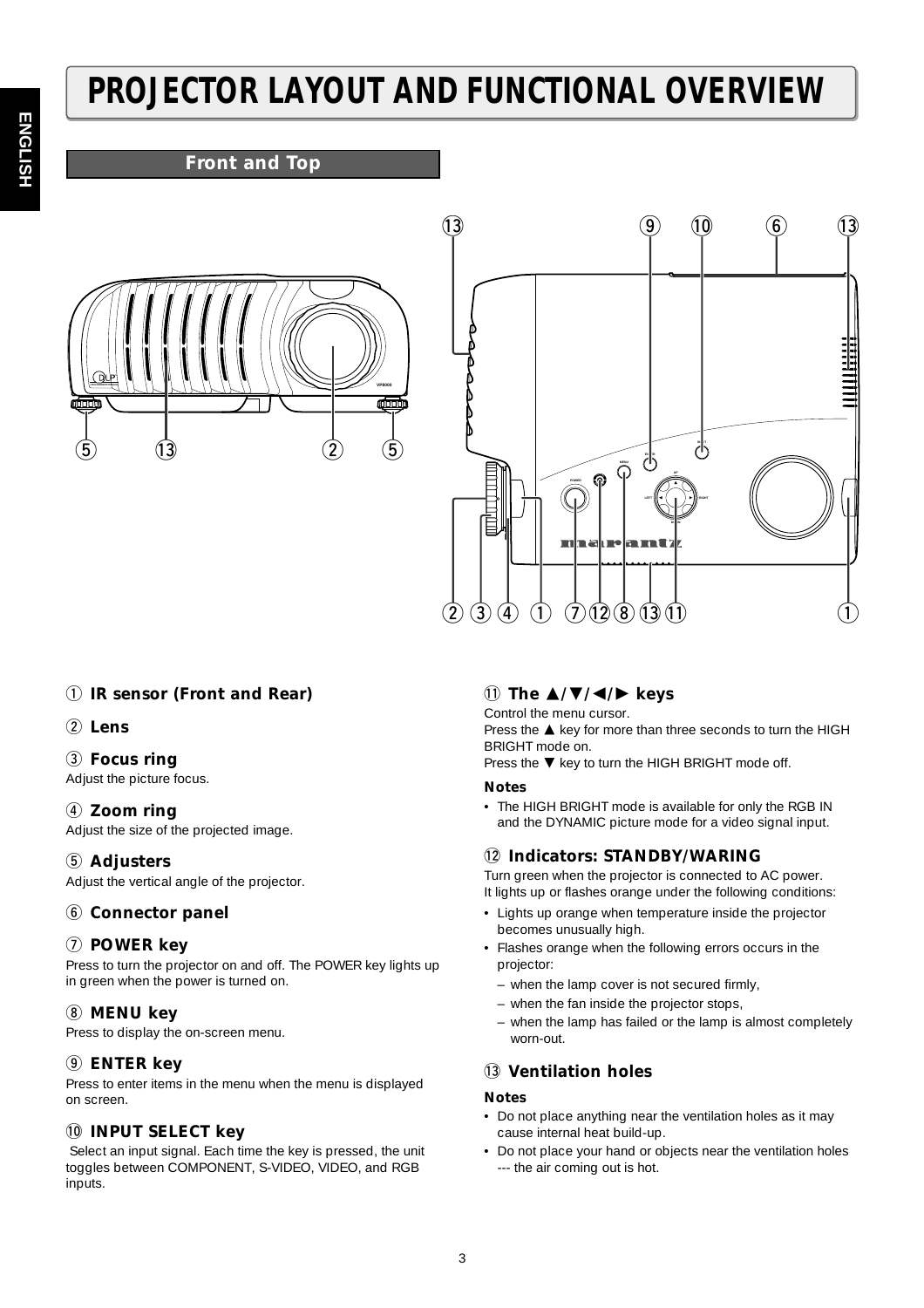### *Connector panel and Rear*



### **TI COMPONENT VIDEO IN**

Y, PB/CB, PR/CR connectors. Connect to the COMPONENT VIDEO output of video equipment or an A/V processor/receiver with a component video loop.

### x *S-VIDEO IN*

Connect to the S-VIDEO output of a video equipment.

### **3** VIDEO IN

Connect to the composite video output of a video equipment.

### *A* RGB IN

Connect to the analog RGB output of a computer equipment.

### **5 REMOTE SW. (EXTERNAL / INTERNAL)**

When using the MARANTZ REMOTE CONTROL system, select EXTERNAL. Otherwise select INTERNAL.

### **6** REMOTE CONTROL IN / OUT

Connect to the REMOTE CONTROL connectors of other Marantz equipment. It is then possible to control the whole system with a single Remote Controller.

### m *TRIG. OUT (DC jack)*

When the projector is turned on, a 12 volt signal is sent to the equipment connected to the trigger. This allows automatic triggering of an accessory, such as a powered up/down screen, whenever the projector is turned on or off. When the unit is turned off, no voltage is output and when the unit is turned on, 12 V is output.

### *Note*

You cannot use the connector as the power source.

### , *Adjuster button*

When using adjuster, press the button and loosen an adjuster.

### . *Adjuster*

### ⁄0*Rear adjuster*

Adjust the vertical angle of the projector.

- ⁄1 *Ventilation holes*
- ⁄2*IR sensor*

### ⁄3*AC IN*

Connect the supplied AC power cord.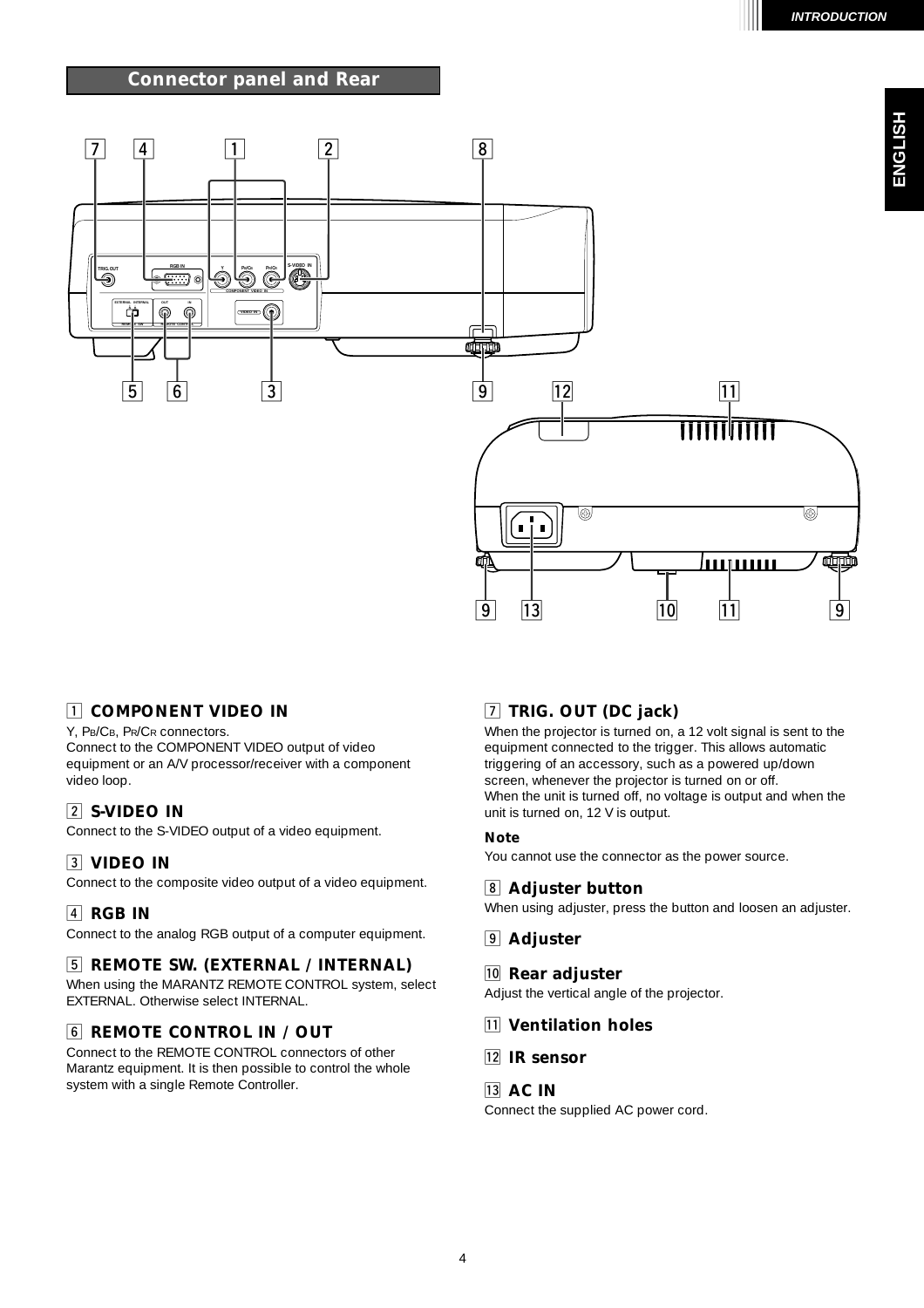

- q *Lamp cover*
- w *Lamp cover securing screw*
- e *Adjuster*
- r *Ventilation hole*
- t *Rear adjuster*

## *Adjusters*

How to use adjuster, adjuster button, and rear adjuster.

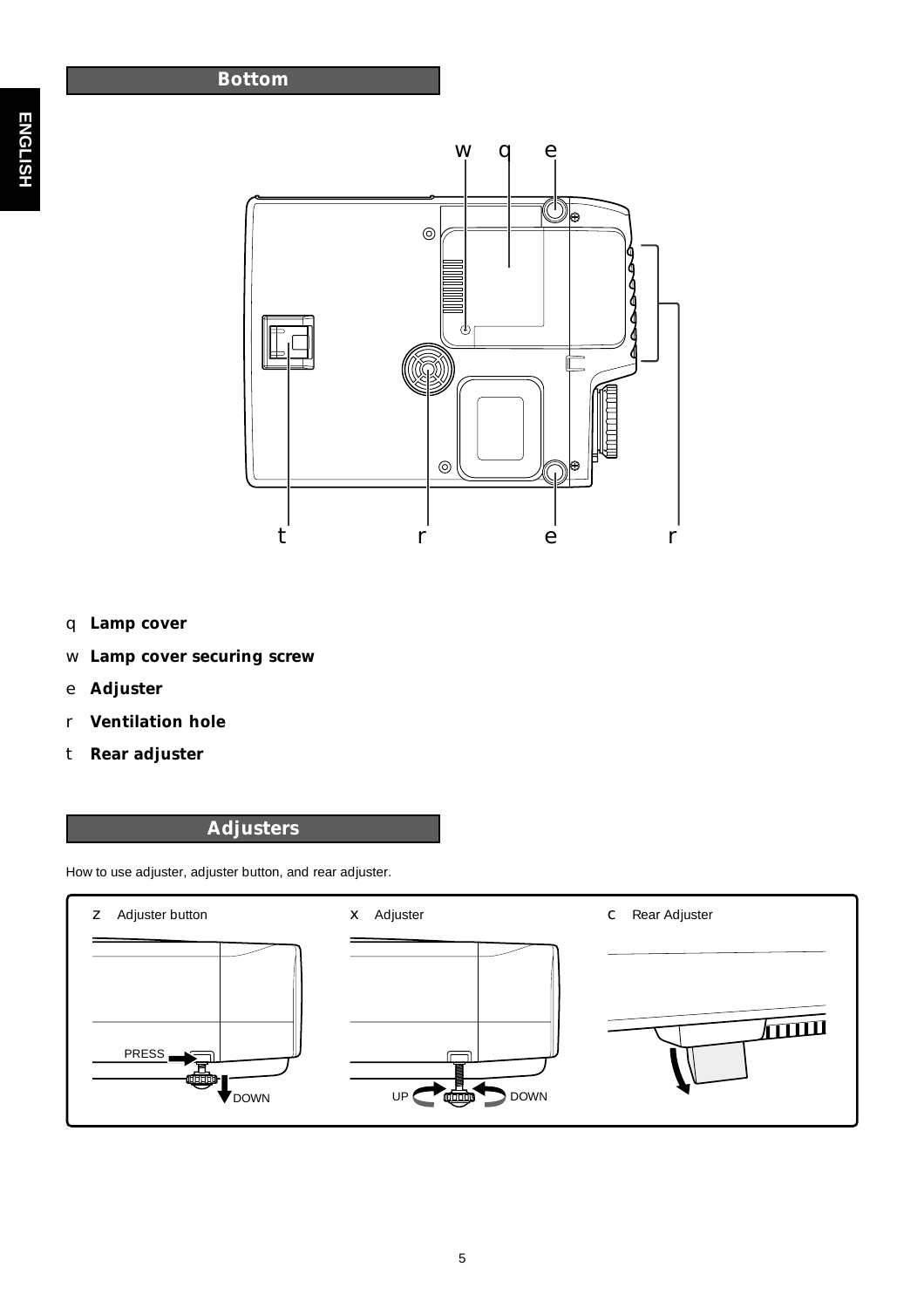### *Remote Controller* ⁄0*THEATER key*



### z *POWER ON key*

Press to turn the projector on.

### x *STANDBY key*

Press to turn the projector off.

### c -*/// keys*

### v *COMPONENT key*

Select the COMPONENT VIDEO IN signal.

b *S-VIDEO key* Select the S-VIDEO IN signal.

### n *VIDEO key*

Select the VIDEO IN signal.

m *RGB key* Select the RGB IN signal.

- , *ENTER key*
- . *MENU key*

Select the THEATER picture mode. The key toggles between THEATER1, THEATER2, THEATER3 and THEATER STD.

### ⁄1 *NORMAL key*

Select the NORMAL picture mode. The key toggles between NORMAL1, NORMAL2, NORMAL3 and NORMAL STD.

### ⁄2*DYNAMIC key*

Select the DYNAMIC picture mode. The key toggles between DYNAMIC1, DYNAMIC2, DYNAMIC3 and DYNAMIC STD.

### ⁄3*OSD key*

When the key is pressed, projector setting information is displayed. Press again to display the FOCUS pattern. Then press again to clear the FOCUS pattern.

### ⁄4*ASPECT key*

Select the image aspect ratio and size modes. The button toggles between FULL mode, SQUEEZE mode, 4:3 mode, and 4:3 FULL mode.

### ⁄5*SQUEEZE key*

Press to turn the SQUEEZE mode on and off. When the video signal is squeezed, turn the SQUEEZE mode on. This mode is intended to use with "Anamorphic" picture material. If you are using an Anamorphically squeezed DVD or Laser Disc, this mode will "unsqueeze" the image to give proper picture geometry and enhanced resolution.

### ⁄6*SMOOTH key*

When screening a still picture in video equipment and intending eliminating notches on some source materials, press to the SMOOTH mode on.

### ⁄7*ZOOM key (Digital zoom)*

Press to turn the digital ZOOM mode on. The key toggles in selected five frames in the following order:  $A \rightarrow B \rightarrow C \rightarrow D \rightarrow E$ 



### ⁄8*FREEZE key*

Press to turn the FREEZE mode on and off.

### ⁄9*V-MUTE key*

Mute the picture so that the screen turns dark and no image is displayed.

### *Note:*

ASPECT key, SQUEEZE key, SMOOTH key, ZOOM key, and FREEZE key are available for only COMPONENT VIDEO IN, S-VIDEO IN and VIDEO IN.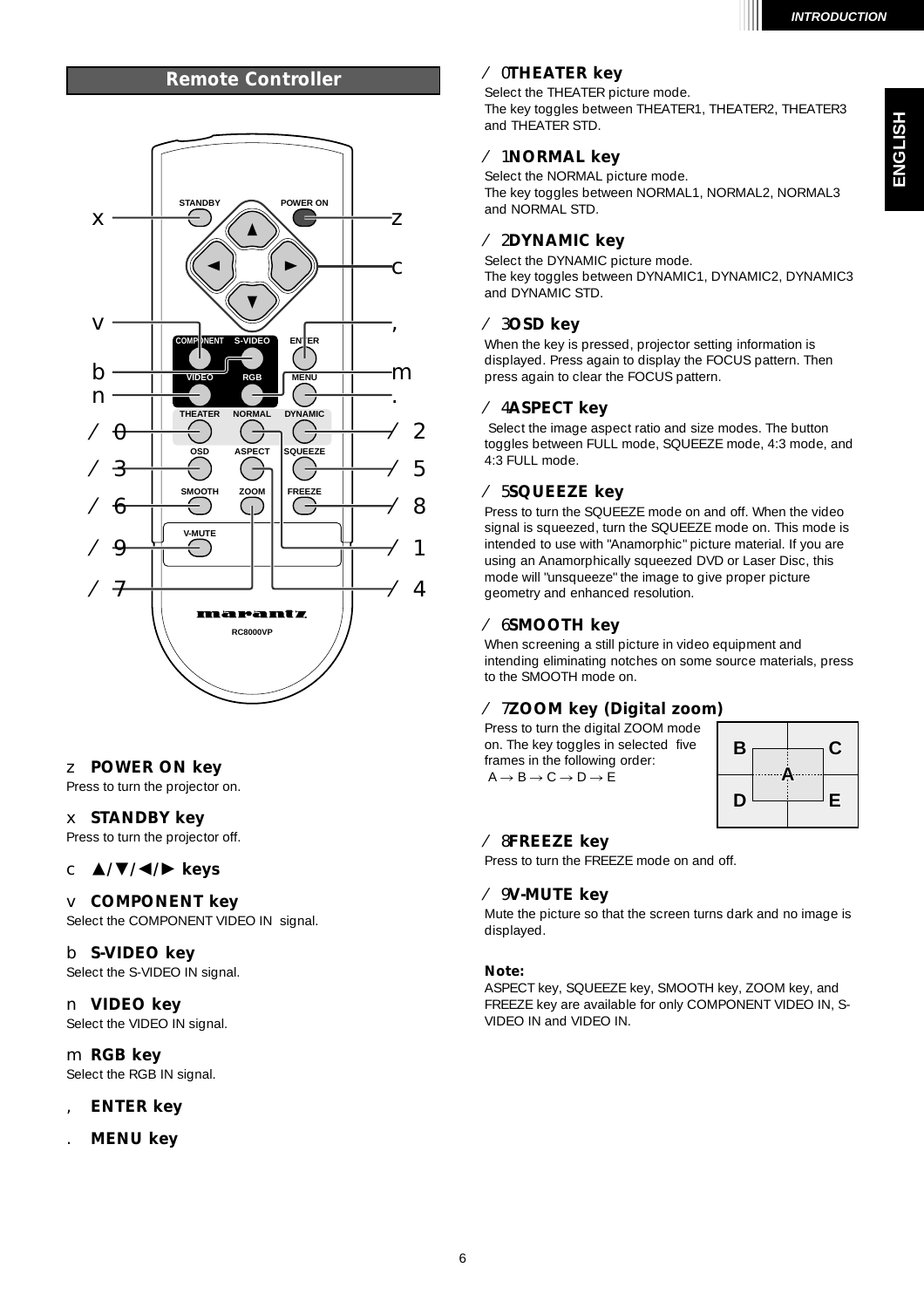### *Preparing the Remote Controller*

## *1.* Open the cover.



### *2.* Insert batteries (AA).

Make sure to mach the + and – marks on the batteries with inside the battery component.

# Œ

*3.* Close the cover.



### *CAUTION*

- Do not mix old and new batteries, and never mix different types of batteries (standard, alkaline and so on).
- If the user does not intend to use the Remote Controller for a long time, remove the batteries.
- Do not be subject to strong shock.
- Do not be subject to moisture.
- If moisture gets the unit, wipe it off immediately. – Keep away from heat.
- The effect range of the Remote Controller is approximately 6m.
- The Remote Controller operation may not function if the projector's IR sensors are exposed to direct sun light or strong artificial light, or if there is an obstacle between the IR sensors and the Remote Controller.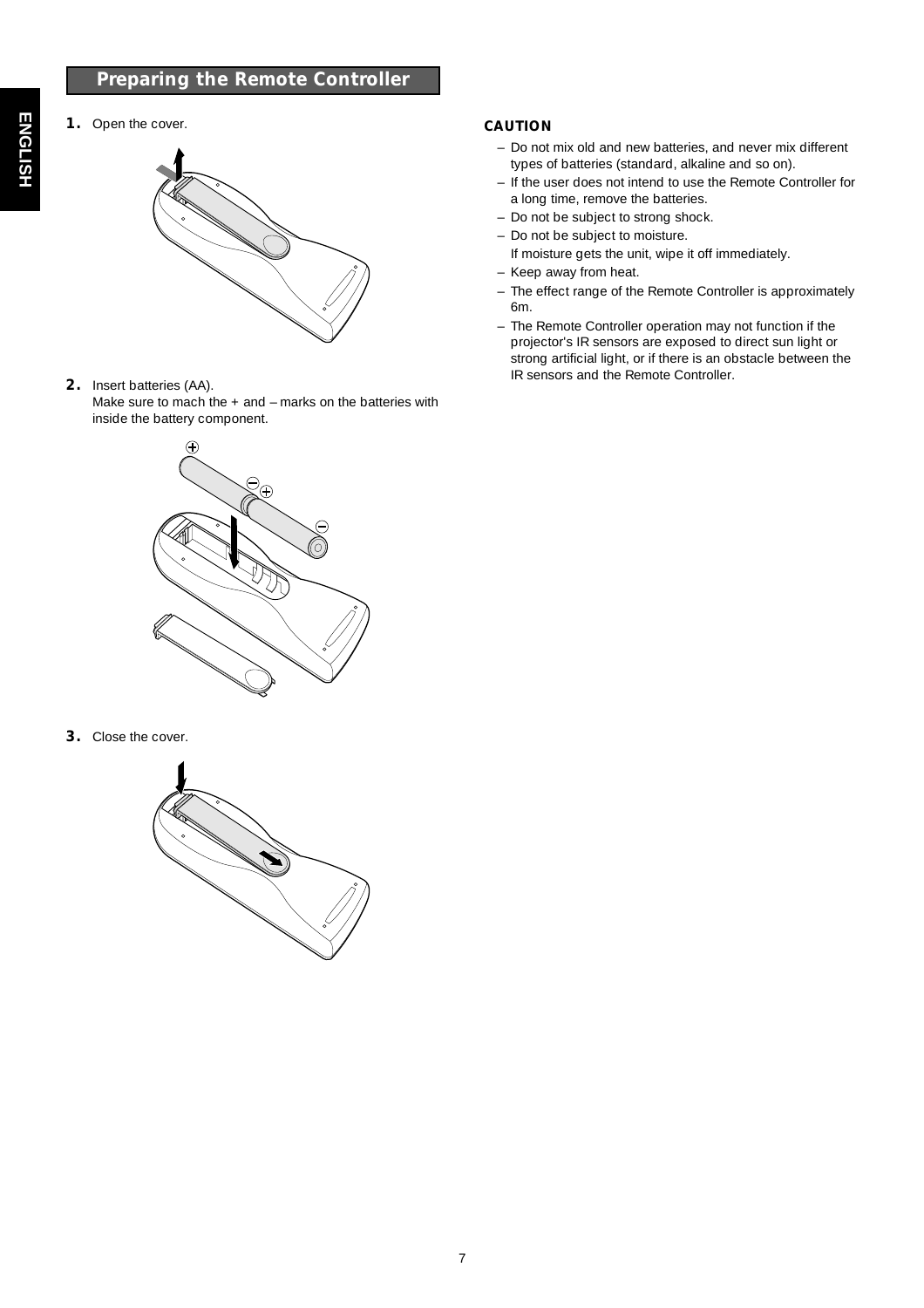## *INSTALLATION*

### *Floor Installation*



### *Ceiling Installation*

For ceiling installation, consult with Marantz dealer.



### *CAUTION*

– Do not look into the lens when the projector is turned on. It could damage your eyesight.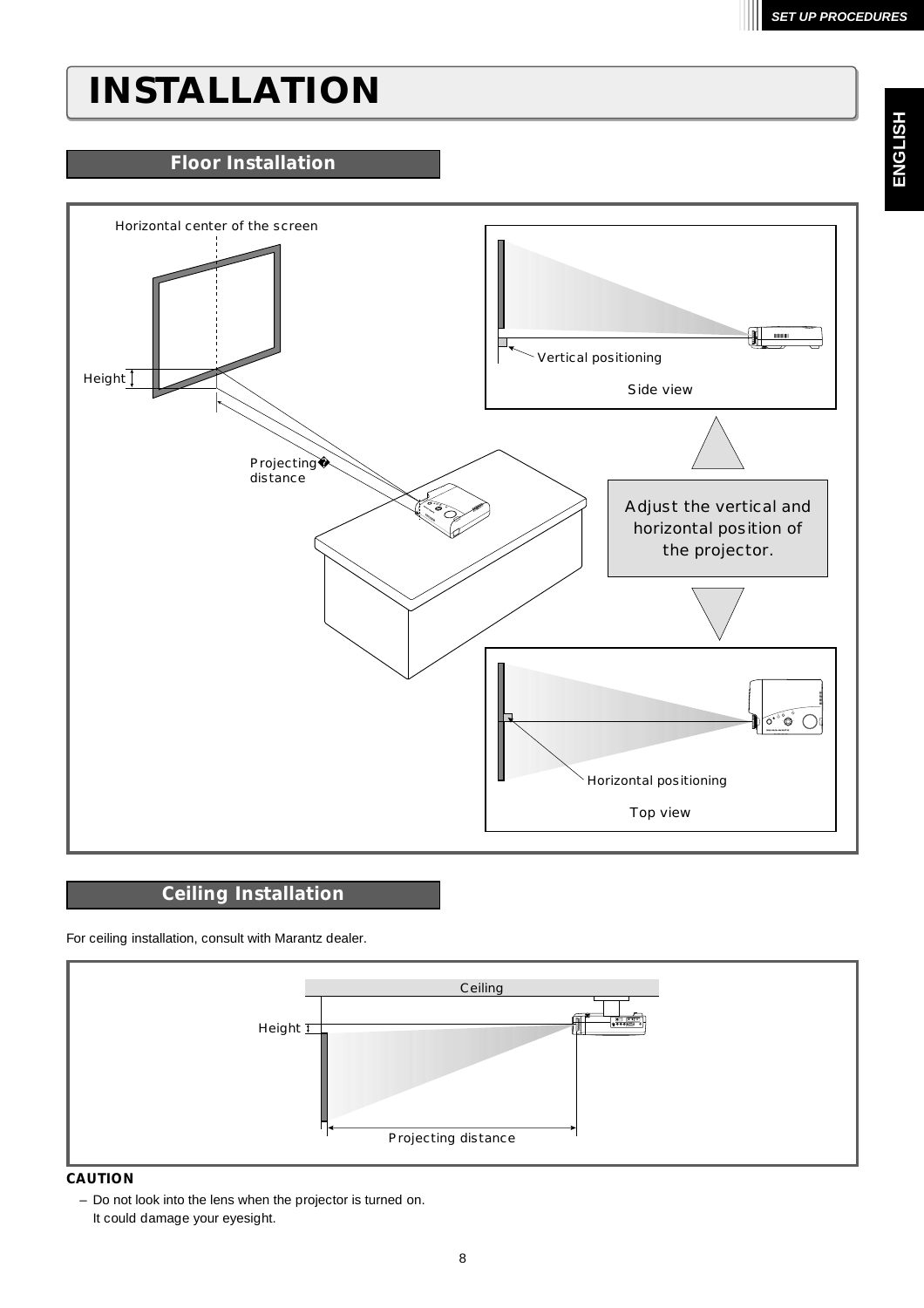## *Distance between the projector and the screen (throw distance)*



|                             | 16:9 screen                    |                               | 4:3 screen                   |                       |                       |                           |
|-----------------------------|--------------------------------|-------------------------------|------------------------------|-----------------------|-----------------------|---------------------------|
| screen size<br>(inches)     |                                | Distance Unit :mm<br>(inches) | <b>Height</b><br>Unit: mm    | <b>Distance</b>       | Unit :mm<br>(inches)  | <b>Height</b><br>Unit: mm |
|                             | <b>Minimum</b>                 | <b>Maximum</b>                | (inches)                     | <b>Minimum</b>        | <b>Maximum</b>        | (inches)                  |
| 40                          | 1730                           | 2080                          | 212                          | 1600                  | 1900                  | 119                       |
|                             | (68 <sup>1</sup> /8)           | (817/8)                       | $(8^3/s)$                    | (63)                  | (743/4)               | (4 <sup>5</sup> /8)       |
| 60                          | 2620                           | 3150                          | 318                          | 2400                  | 2900                  | 178                       |
|                             | (103 <sup>1</sup> /8)          | (124)                         | $(12^{1/2})$                 | (94 <sup>1</sup> /2)  | (114 <sup>1</sup> /8) | (7)                       |
| 80                          | 3510                           | 4220                          | 425                          | 3200                  | 3900                  | 237                       |
|                             | (138 <sup>1</sup> /4)          | $(166^{1}/8)$                 | (17 <sup>1</sup> /4)         | (126)                 | $(153^{1/2})$         | (9 <sup>3</sup> /8)       |
| 100                         | 4400                           | 5300                          | 531                          | 4000                  | 4900                  | 297                       |
|                             | $(173^{1/4})$                  | (208 <sup>5</sup> /s)         | (20 <sup>7</sup> /8)         | (157 <sup>1</sup> /2) | (1927/8)              | (11 <sup>3</sup> /4)      |
| 120                         | 5290                           | 6360                          | 639                          | 4900                  | 5800                  | 356                       |
|                             | (208 <sup>1</sup> /4)          | (250 <sup>3</sup> /8)         | (25 <sup>1</sup> /8)         | $(193^{3}/8)$         | (228 <sup>3</sup> /8) | (14)                      |
| 150                         | 6620                           | 7960                          | 796                          | 6000                  | 7300                  | 445                       |
|                             | (260 <sup>5</sup> /8)          | $(313^{3}/8)$                 | (31 <sup>3</sup> /8)         | (236 <sup>1</sup> /4) | (287 <sup>3</sup> /8) | $(17^{1/2})$              |
| 200                         | 8850                           | 10630                         | 1061                         | 8100                  | 9800                  | 593                       |
|                             | (348 <sup>3</sup> /8)          | (418 <sup>1</sup> /2)         | (413/4)                      | (3187/s)              | (3857/s)              | (23 <sup>3</sup> /8)      |
| 240                         | 10630                          | 12760                         | 1274                         | 9800                  | 11700                 | 712                       |
|                             | (418 <sup>1</sup> /2)          | $(502^3/s)$                   | (50 <sup>1</sup> /8)         | $(385^{7}/)$          | (460 <sup>5</sup> /8) | (28)                      |
| 275<br>(300 for 4:3 screen) | 12180<br>(479 <sup>1</sup> /2) |                               | 1459<br>(57 <sup>1</sup> /2) | 12300<br>$(484^{1}/)$ | $\qquad \qquad -$     | 890<br>(35)               |

*Note:* Tolerance ±5%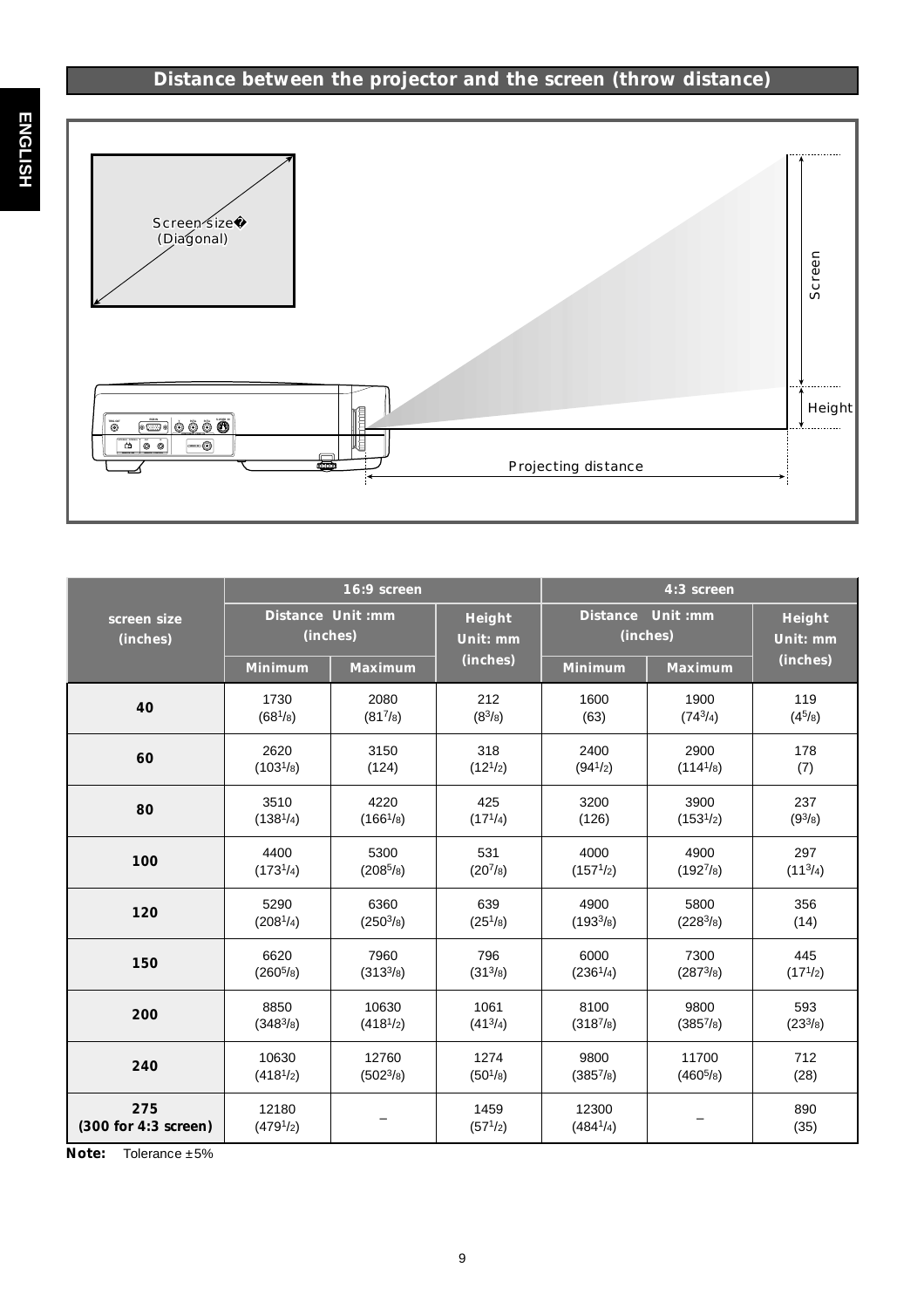### *The Screen Images in a Widescreen (16:9)*

- Press the ASPECT key on the remote controller to select FULL mode, or SQUEEZE mode for 4:3 video sources.
- Press to select the 4:3 mode for 16:9 video sources.



### - *SQUEEZE mode*



# ■ 4:3 mode



*4:3 video source 4:3 video source*

### *The Screen Images in a 4:3 Screen*

- Press the ASPECT key on the remote controller to select the 4:3 FULL mode.
- Video sources will be projected according to its aspect ratio as illustrated below

### -**4:3 FULL mode**



### *4:3 FULL mode*



### *SQUEEZE mode*

\*If the user is using an squeezed signal, this mode will "unsqueeze" the image to give a proper picture.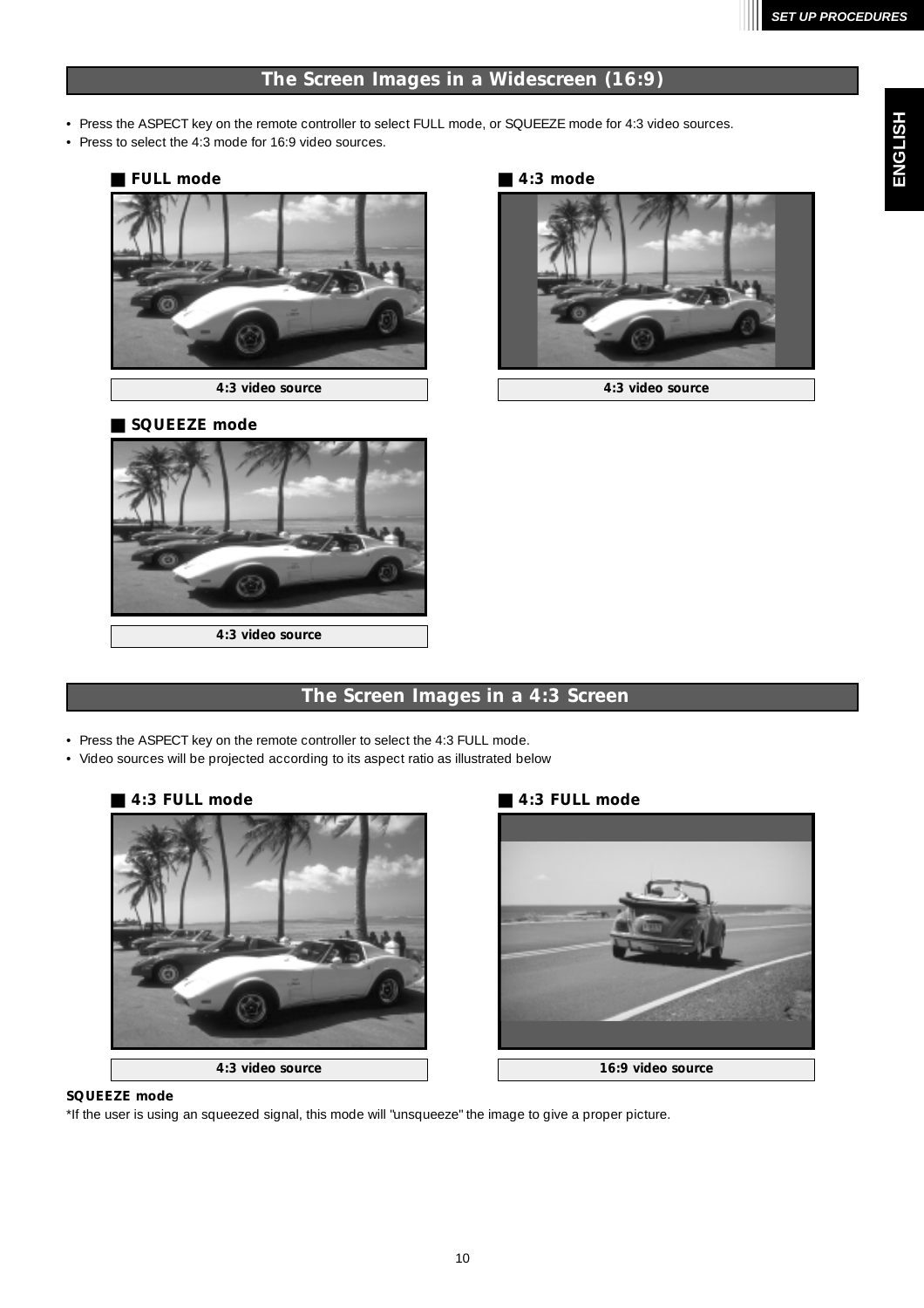## *INSTALLING*

### *Standard Connections*

### Connections with VIDEO EQUIPMENT



### *Connection with a PC*



### *When making connections be sure to:*

- Turn off all equipment before making any connections.
- Use the proper cables for each connection.
- Insert the plugs for the cables properly. Plugs that are not fully inserted often generate noise.
- When pulling out a cable, be sure to pull it out from the plug, not the cable itself.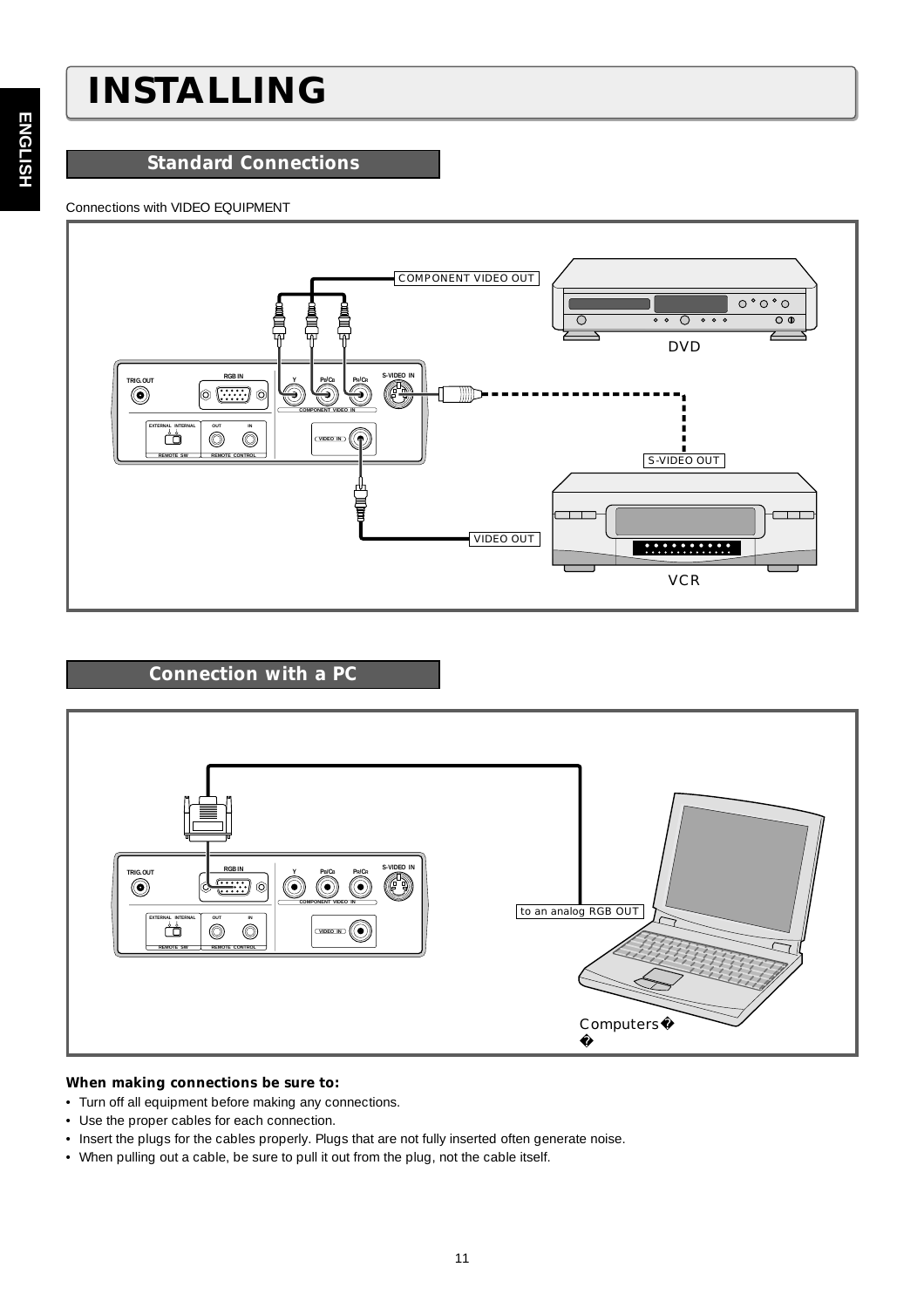- *1.* Connect the supplied AC power cord. The STANDBY indicator will light in green and the projector goes into the standby mode.
- *2.* Press the POWER ON key on the remote controller or the POWER key on the projector. The POWER key lights in green.
- *3.* Switch on the equipment connected to the projector. Press the INPUT SELECT key on the projector or the COMPONENT key, S-VIDEO key, VIDEO key, or RGB key on the remote controller.
- *4.* Press the OSD key twice on the remote controller to display the FOCUS PATTERN and turn the FOCUS ring to make an adjustment. Adjust the focus for the sharpest image possible to obtain, using the built-in focus pattern. Press the OSD key again to clear the pattern.
- *5.* Turn the ZOOM ring to adjust the size of the image. The image should fill the screen vertically with normal 4:3 aspect ratio material. If the user is using a 16:9 screen, the image will fill the screen horizontally only when the 16:9 source program is employed. The use of 4:3 video source will leave a black stripe on the left and right side in the 16:9 screen. This is normal.

## *INITIAL SET UP: TO TURN OFF THE POWER*

- *1.* Press the STANDBY key on the remote controller or the POWER key on the projector.
- *2.* The fan continues to run for a while to reduce internal heat. The power key flashes green and no key will be functional while the fan is operating. After sufficient cooling has been provided the STANDBY indicator lights in green.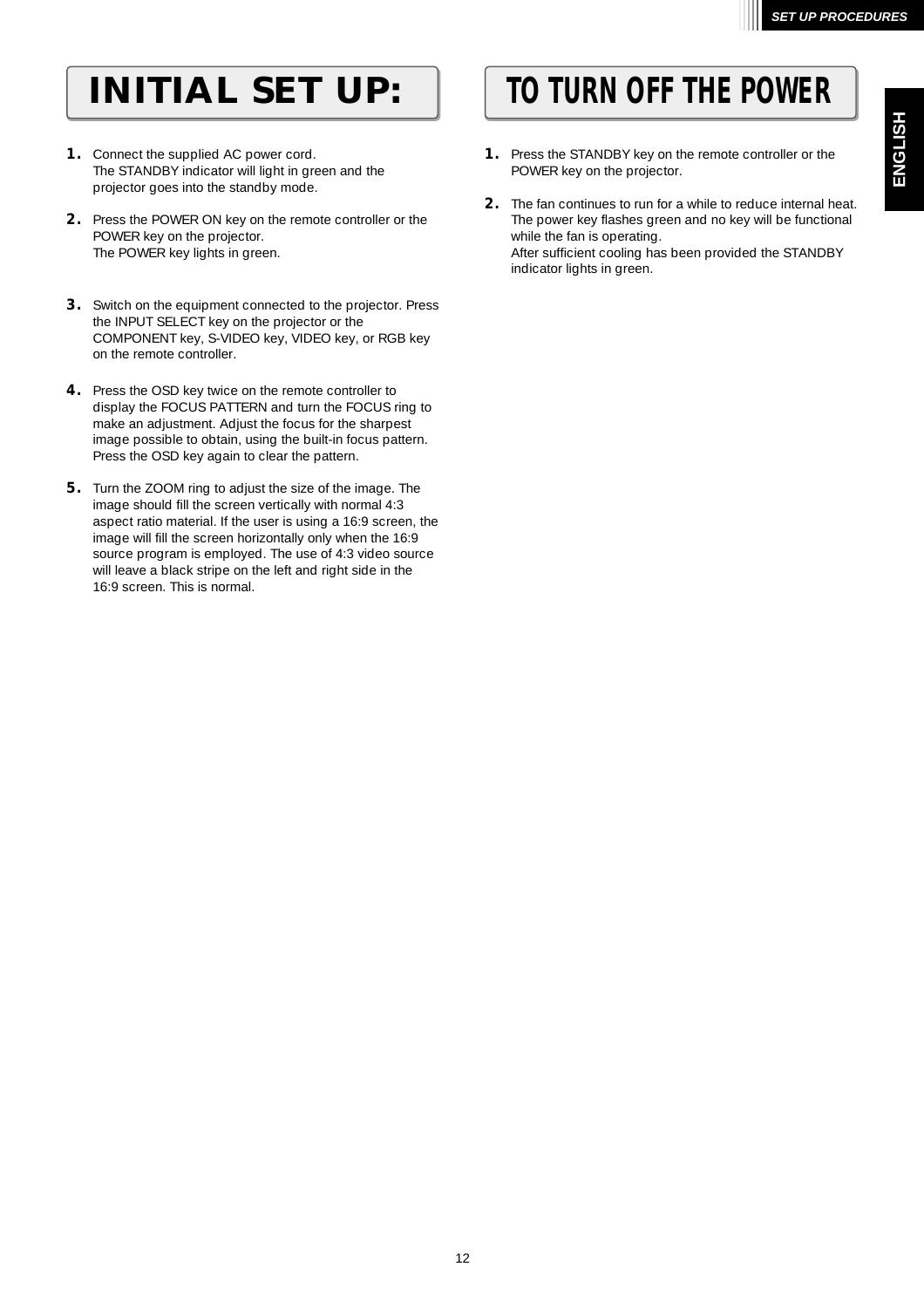## *OPERATIONS*

Refer to the on-screen menu for making various adjustments and settings.

*1.* Press the MENU key. The menu display appears.

| THEATER <sub>1</sub> |                |
|----------------------|----------------|
|                      | MEMORY SELECT  |
|                      | PICTURE ADJUST |
| <b>SETTING</b>       |                |
| RGB FORMAT           |                |
|                      |                |

- **2.** Use the **△/▼** keys to select a menu, then press the ENTER key. The selected menu appears.
- *3.* Make adjustments in MEMORY SELECT, PICTURE ADJUST, SETTING or RGB FORMAT.

To display the previous menu Press the MENU key.

### *Menu Picture Adjust*

The user can adjust the picture to suit own preference by using the PICTURE ADJUST feature.

- 1. Use the  $\blacktriangleleft/\blacktriangleright$  keys to select an item.
- **2.** Use the **△/▼** keys to change the adjustment level.

To increase the number, press the  $\triangle$  key. To decrease the number, press the  $\blacktriangledown$  key.

**For a video signal input, the following adjustments** *can be made:*

| <b>ITEM</b>                            |            |        | $\blacktriangleright$ 99 |
|----------------------------------------|------------|--------|--------------------------|
| <b>CONTRAST</b>                        | Weak       |        | S trong                  |
| <b>BRIGHTNESS</b>                      | Dark       |        | Bright                   |
| <b>COLOR</b>                           | Light      |        | Deep                     |
| <b>SHARPNESS</b>                       | Soft       |        | Sharp                    |
|                                        | <b>R50</b> |        | G49                      |
| <b>TINT</b> (only for NTSC)            | Purple     |        | Green                    |
|                                        | L          | M      | н                        |
| <b>COLOR TEMP.</b> (Color temperature) | Red        |        | <b>B</b> lue             |
|                                        |            |        |                          |
| <b>NOISE REDUCTION</b>                 |            | ON/OFF |                          |
| <b>WHITE ENHANCER</b>                  |            | ON/OFF |                          |

### *Note*

The user cannot adjust the THEATER STD, NORMAL STD, and DYNAMIC STD settings.

### *– CONTRAST*



### *Memory Select*

The user can recall the stored memory preference. This projector has three picture modes: THEATER, NORMAL and DYNAMIC. And each picture mode has three picture memories.

- **1.** Use the  $\blacktriangleleft$  / $\blacktriangleright$  keys to select a picture memory.
- **2.** Use the **△/▼** keys to select a picture mode.

| MEMORY SELECT        |  |  |
|----------------------|--|--|
| THEATER STD          |  |  |
| THEATER 1            |  |  |
| THEATER <sub>2</sub> |  |  |
| THEATER <sub>3</sub> |  |  |
|                      |  |  |
|                      |  |  |

### *– COLOR TEMP.*

- H: Make the white color more blue. This setting is approximately 12000 degrees in Kelvin.
- M: Make white less blue. This setting is approximately 9300 degrees in Kelvin.
- L: Make white more reddish. This setting is approximately 6500 degrees in Kelvin.

### *– NOISE REDUCTION*

- ON: Turn the video noise reduction circuit on.
- OFF: Turn the noise reduction off.



| THEATER 1                                |    |     |
|------------------------------------------|----|-----|
| PICTURE ADJUST<br><b>NOISE REDUCTION</b> | ON | OFF |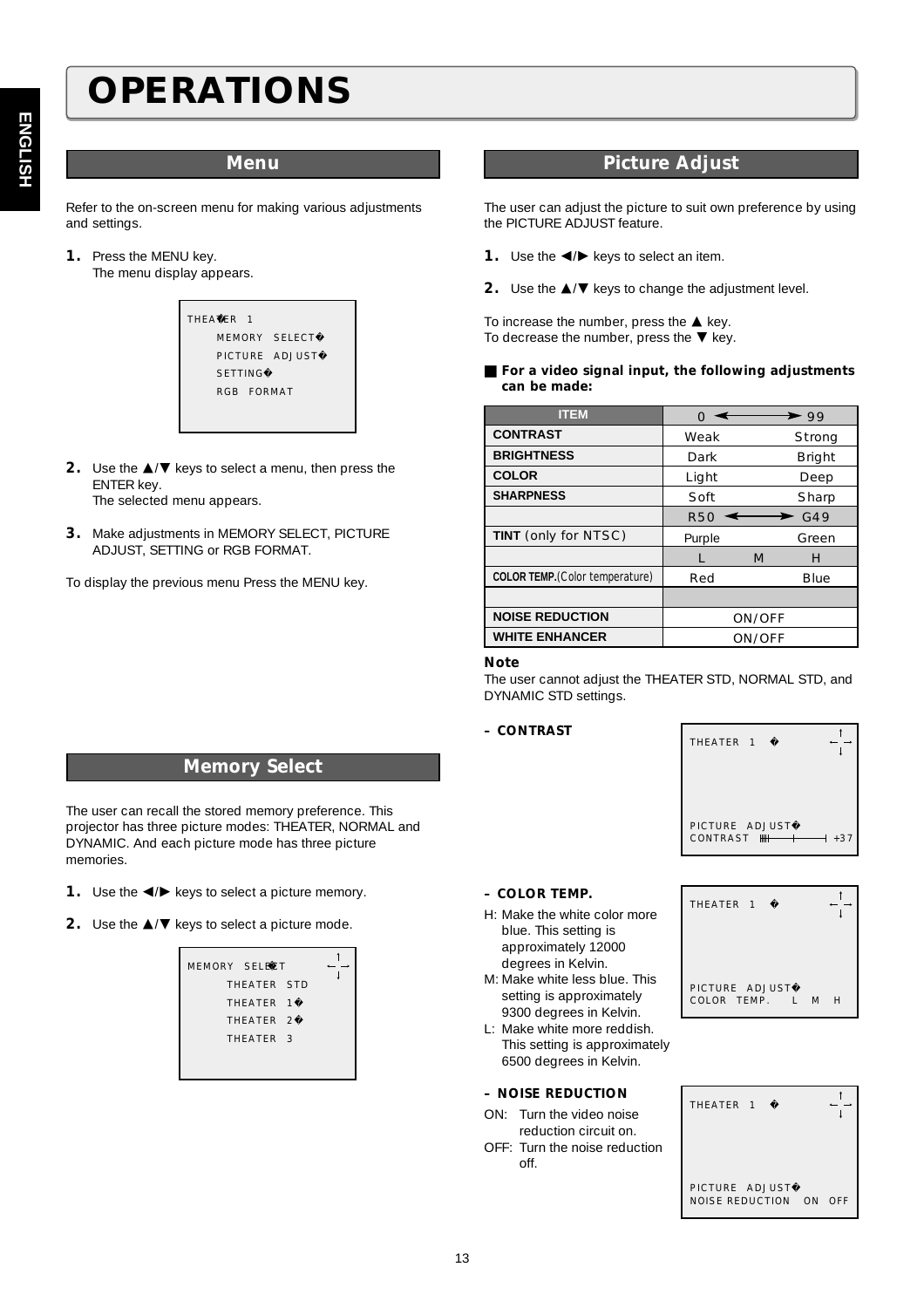### *Setting*

- 1. Use the  $\triangle$ / $\blacktriangledown$  keys to select an item.
- 2. Use the  $\blacktriangleleft / \blacktriangleright$  keys to change the setting

| <b>SETTING</b>    |                              |
|-------------------|------------------------------|
| <b>ASPECT</b>     | SOUFFZE                      |
| OSD MODE          | $16:9$ 4:3                   |
| LANGUAGE          | <b>ENGLISH</b>               |
| CEILING           | <b>YES</b><br>NΟ             |
| <b>REAR</b>       | <b>YES</b><br>N <sub>O</sub> |
| COMPONENT         | <b>YCRCR</b><br>YPRPR        |
| <b>SYSTEM</b>     | AUTO                         |
| <b>RESET LAMP</b> | <b>YES</b><br>NΟ             |
| <b>RESET ALL</b>  | <b>YES</b><br>N <sub>O</sub> |
|                   |                              |
|                   |                              |

*3.* Press the ENTER key to restore.

### **For video input signals, the following settings can** *be made:*

- ASPECT
- OSD MODE
- **LANGUAGE**
- **CEILING**
- REAR
- COMPONENT
- SYSTEM
- RESET LAMP
- RESET ALL

### *– LANGUAGE*

Select the language used in the on screen menu. Available languages are English, French, German, Spanish, and Italian.

### *– COMPONENT*

Select the YPBPR or YCBCR from COMPONENT IN. YPBPR for a HDTV (1080I) signal, YCBCR for a component signal.

### *– SYSTEM*

Select the television standard. When set to AUTO, the broadcast format is automatically selected. If the picture is distorted or colorless, select another system from among NTSC, PAL and SECAM.

### *– ALL RESET*

When the user selects "YES", the following message appears:

| SETTING |           |  |
|---------|-----------|--|
|         | RESET ALL |  |
|         | YES NO    |  |
|         |           |  |
|         |           |  |
|         |           |  |
|         |           |  |

Again, select "YES", and press the ENTER key, then restore the factory default settings except for the lamp life and RGB ADJUST MEMORY.

### *– RESET LAMP*

When the user selects "YES", the following message appears:



Again, select "YES", and press the ENTER key, then the lamp life is initialized.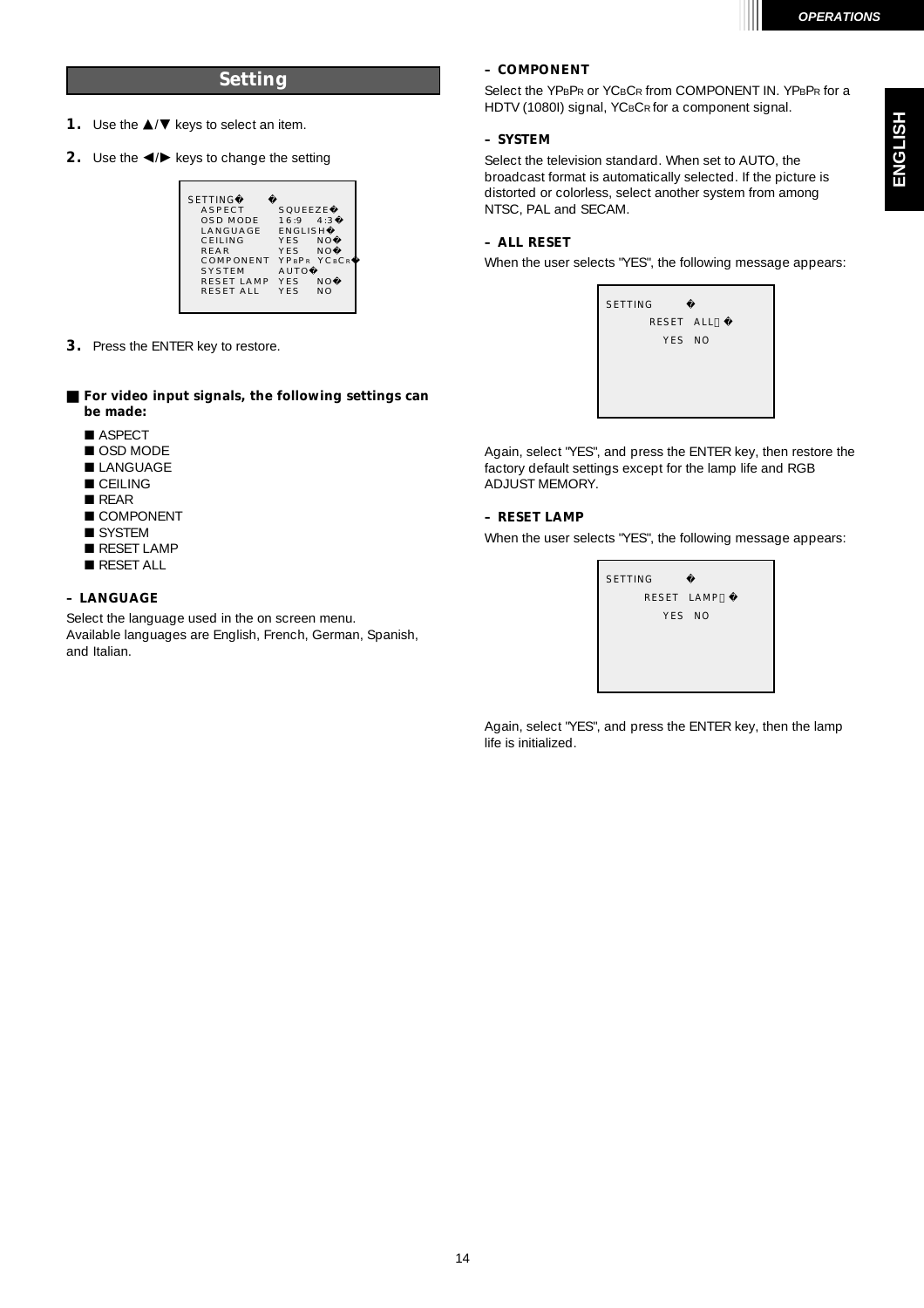### *RGB Format*

For an RGB input signal, carry out the following steps:

- *1.* Connect a SVGA computer.
- *2.* Select the RGB IN using RGB key on the remote controller or INPUT key on the projector. The RGB FORMAT menu appears.

| RGB FORMAT              |  |
|-------------------------|--|
| SELECT FORMAT           |  |
| VESA #601 #602 #603 STD |  |
| MEMORY 1 2 3            |  |
| ADJUST FORMAT           |  |
| MEMORY 1 2 3            |  |
|                         |  |

- *3.* Select a format from VESA #601, 602, 603, MEMORY 1, 2, and 3, and press the ENTER key.
- *4.* The following menu appears. When found no need to adjust, select "YES" in ten seconds, and press the ENTER key, then the RGB signal is projected properly. Otherwise select "No", and press the ENTER key, and the RGB FORMAT menu appears.



- *5.* Select another format, and try again step 3 and 4.
- *6.* When there is no selectable format left, go to the ADJUST FORMAT in the RGB FORMAT menu. Select a MEMORY from MEMORY 1, 2 and 3, and press the ENTER key. The RGB ADJUST menu appears.

| RGB ADJUST<br><b>MEMORY1</b>                                                                            |                                     |
|---------------------------------------------------------------------------------------------------------|-------------------------------------|
| <b>H-POSITION</b><br><b>V-POSITION</b><br>WIDTH<br>PHASE<br>CONTRAST<br><b>WHITE</b><br><b>ENHANCER</b> | 127<br>21<br>MA X<br>13<br>38<br>ΩN |

- 7. Use the  $\triangle$ / $\blacktriangledown$  keys to select an item. Use the  $\blacktriangleleft / \blacktriangleright$  keys to change the adjustment level.
- H-POSITION Adjust the horizontal position of the image.





- 
- V-POSITION Adjust the verticall position of the image.





WIDTH Adjust the width of the image.





■ PHASE Adjust the clock phase to reduce video noise, dot interference, or cross talk.

*8.* Press the ENTER key and select "YES", then the adjusted data are stored in the memory which you selected in the step 6.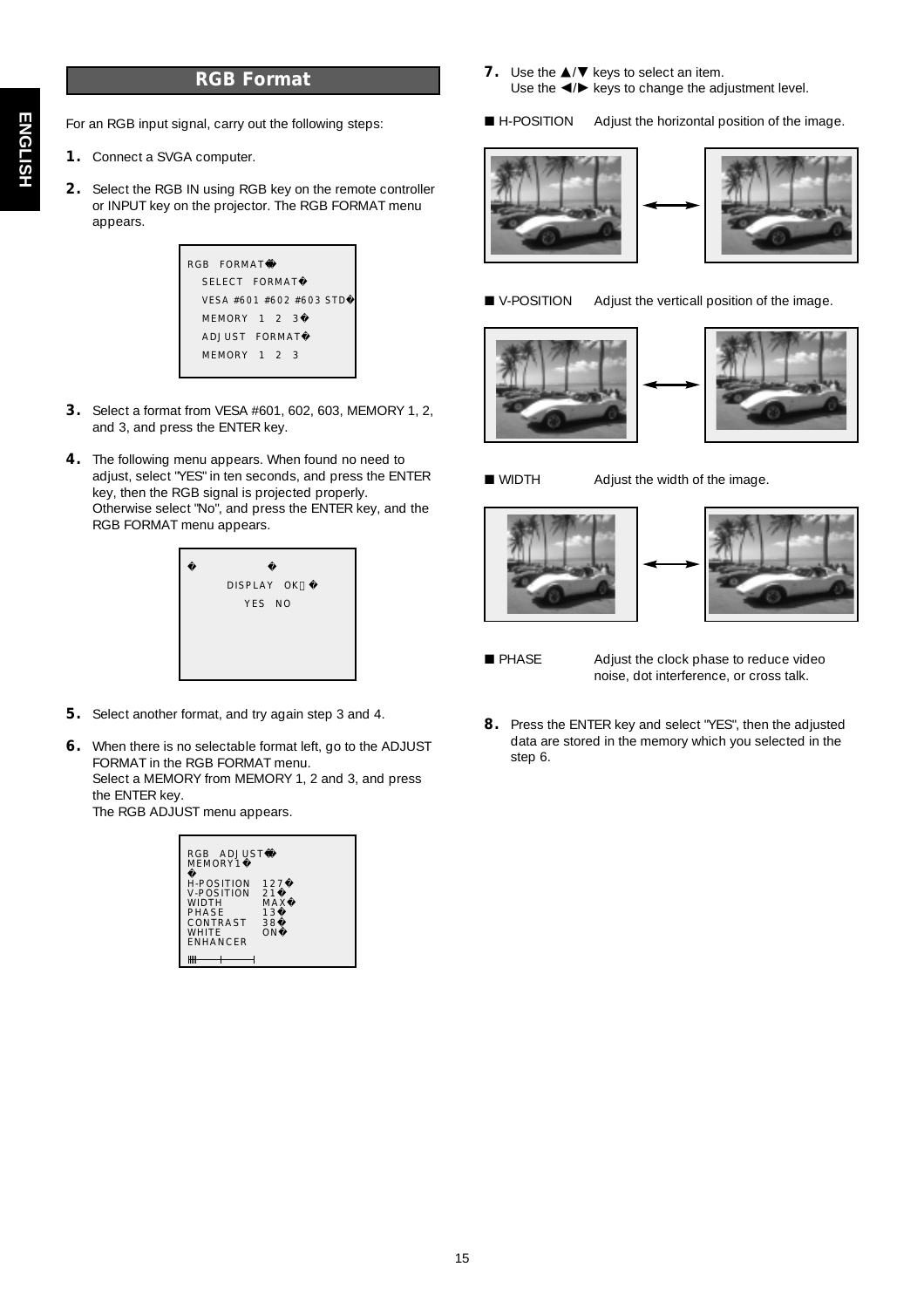### *Lamp Life and Replace Lamp*

### **LAMP LIFE**

You can display the lamp life remaining at any time. Press the OSD key on the remote controller.The menu appears. LAMP LIFE is on the bottom line of the menu.

| <b>VIDEO INPUT</b>     | :COMPONENT  |
|------------------------|-------------|
| VIDEO SETTING          | :NORMAL STD |
| <b>DIG-ZOOM</b>        | : $0$ FF    |
| <b>SMOOTHING</b>       | : $0$ FF    |
| <b>NOISE REDUCTION</b> | : $0$ FF    |
| WHITE ENHANCER         | : $0$ FF    |
| <b>ASPECT</b>          | $:$ SOUEEZE |
| OSD MODE               | :WIDE       |
| LAMP LIFE              | :1125HOURS  |
|                        |             |

### *Notes*

- When the LAMP LIFE is less than 1000 HOURS, it is recomended to replace the lamp unit. A lamp may be wornout when the LAMP LIFE is less than 1000 HOURS.
- The projector is designed not to turn on after the lamp use has exceeded 2000 hours. (LAMP LIFE 0 HOUR) If the projector is in use, it will turn off.
- When the lamp expires in about 100 hours, the lamp life remaining is displayed on the screen when the projector is on.

|  | WARM UP |                     |
|--|---------|---------------------|
|  |         | LAMP LIFE 100 HOURS |
|  |         |                     |
|  |         |                     |

 $\blacktriangleright$  When the lamp life expires in about 5 hours, the limp life remaining is displayed on the screen at one hour interval.



To clear the menu above, press the MENU key.

 When the lamp life has expired (LAMP LIFE 0 HOURS), the projector will be immediately turned off and the WARNING indicator will blink in orange.



Use the following procedure to reset (initialize) the lamp life indicator when replacing the lamp with a new one:

- *1.* Unplug the power cord.
- *2.* Wait about one minute and reconnect the power cord.
- *3.* Press the POWER key. Only the POWER key will be of effect. The following message appears for 120 seconds.



- 4. Select "YES", using the  $\blacktriangleleft/\blacktriangleright$  keys.
- **5.** Press the ENTER key. The lamp life indicator is now initialized.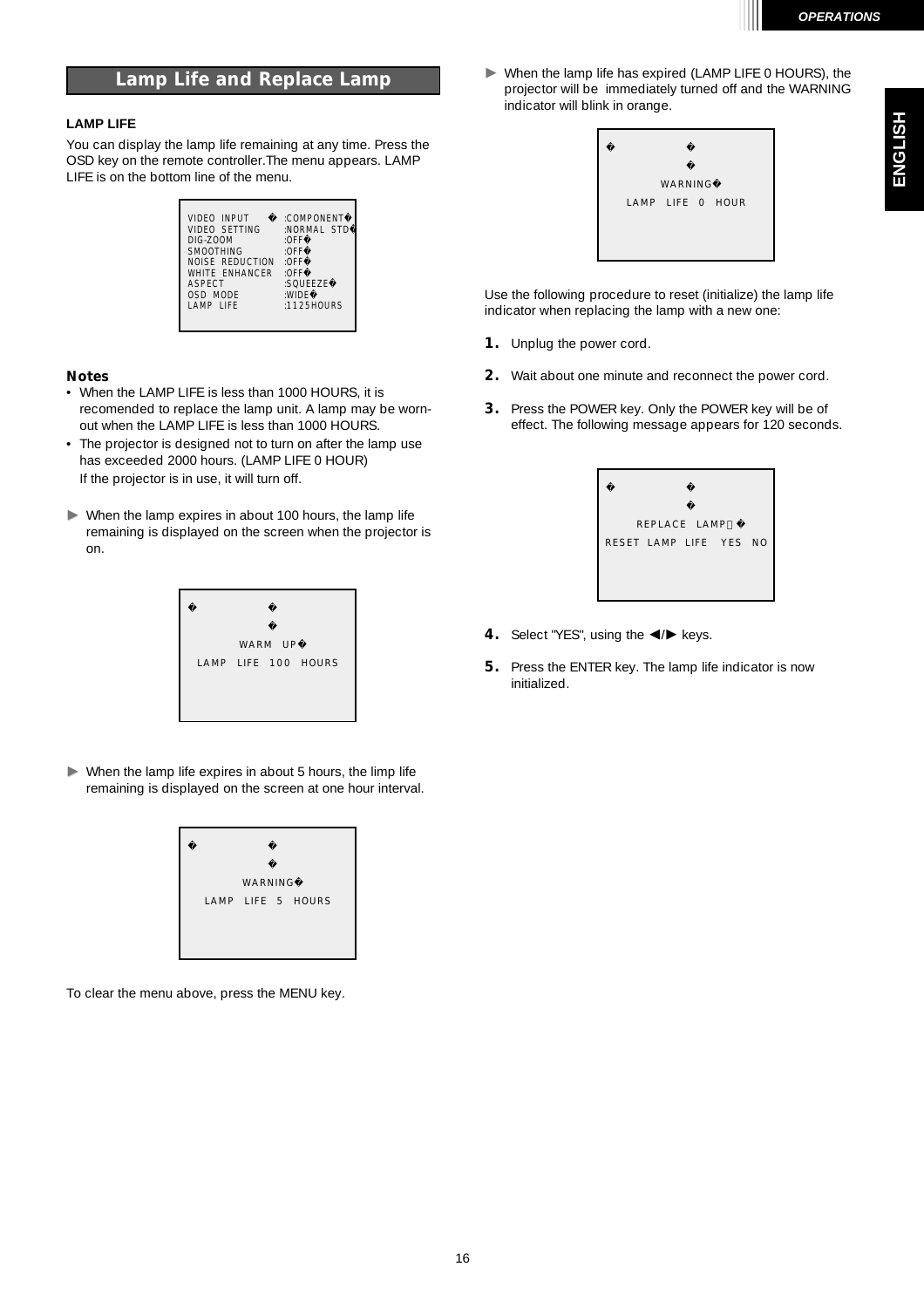## *MAINTENANCE*

### *Replacing the Lamp Unit Cleaning the lens*

### *CAUTION:*

- Do not touch the lamp and the lamp unit. It will be extremely hot. Allow at least one hour for the lamp to cool down before handling.
- Do not loosen any screws except for those mentioned below.
- The lamp may break if handled improperly.
- Do not use a lamp housing other than a Marantz replacement lamp unit.

### *WARNING:*

- The lamp may be hot. Be careful when handling.
- *1.* Press the POWER key to turn the projector off.
- *2.* Unplug the AC power cord.
- *3.* Wait at least one hour for the lamp and lamp unit to cool down.
- *4.* Turn the projector upside down carefully. (Read the caution and warning labels on the lamp cover.)
- **5.** Loosen the lamp cover securing screw.
- *6.* Remove the lamp cover.
- **7.** Loosen the three lamp housing screws. (This projector has a safety switch.)
- *8.* Hold the handle then pull the lamp unit upward to remove it.
- **9.** Install the new lamp unit.
- *10.*Secure the lamp unit with the three screws.
- *11.*Replace the lamp cover and secure it with a screw driver.

If the lens becomes dirty or smudged, clean it with a soft dry cloth. Do not use a dampcloth, detergent solution, or thinner. Use optical lens cleaners only which are approved for eyeglasses or cameras.

### *Replacement parts*

When replacement parts are required, be sure to inform only a Marantz authorized service center. Only the use of replacement parts specified by Marantz,which has the same characteristics as the original parts, is allowed. Unauthorized substitutions may result in fire, electric shock, or other hazards. Otherwise the warranty may not be guaranteed.

### *Optional accessories*

- *Lamp Unit: LU8000VP*
- Ceiling Mount KIT: RM8000VP

### *CAUTION:*

• For ceiling installation, consult with the Marantz dealer.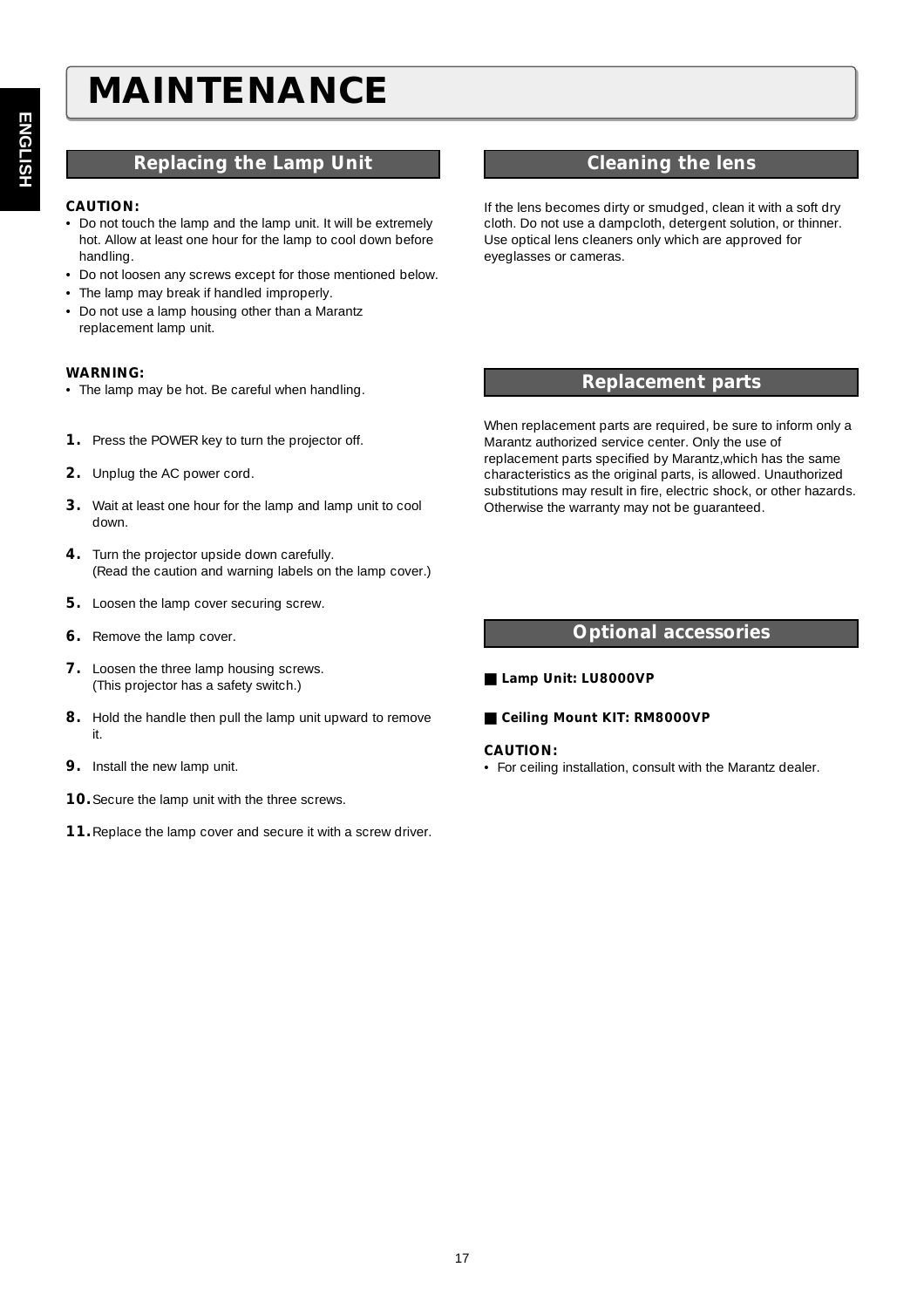**ENGLISH**

**ENGLISH** 

# *TROUBLESHOOTING*

In case of trouble, check the following before calling for service:

- *1.* Are the connections made properly ?
- *2.* Are you operating the unit properly, following the instructions ?

If the unit does not operate properly, check the items shown in the following table.

If any trouble cannot be solved by the recomendatin below, malfunction of the internal circuitry is suspected; immediately unplug the AC power cord and contact your Marantz dealer or service center.

| Symtom                                                                                    | Cause                                                                                      | <b>Recommendation</b>                                                                                            |  |
|-------------------------------------------------------------------------------------------|--------------------------------------------------------------------------------------------|------------------------------------------------------------------------------------------------------------------|--|
|                                                                                           | AC power cord is not connected correctly.                                                  | Connect the AC power cord correctly.                                                                             |  |
|                                                                                           | Lamp cover is not closed correctly.                                                        | Close the cover correctly.                                                                                       |  |
| Image is not displayed.                                                                   | Signal cable is not connected correctly.                                                   | Connect signal cable correctly.                                                                                  |  |
|                                                                                           | Selected input is incorrect.                                                               | Select the correct input source.                                                                                 |  |
|                                                                                           | The picture mute is active.                                                                | Press the MUTE key to release the mute.                                                                          |  |
| Poor color.                                                                               | Wrong video system is selected.                                                            | Select the correct video system: NTSC, PAL, or<br>SECAM.                                                         |  |
|                                                                                           | Picture is not adjusted correctly.                                                         | Adjust the picture in the MENU mode.                                                                             |  |
| Picture is too dark.                                                                      | Lamp is nearing the end of its life.                                                       | Replace the lamp and reset lamp life.                                                                            |  |
|                                                                                           | Contrast or brightness is not adjusted properly.                                           | Adjust contrast or brightness properly.                                                                          |  |
| Picture is not clear.                                                                     | Picture is out of focus.                                                                   | Adjust the focus.                                                                                                |  |
|                                                                                           | Condensation occurres on the lens.                                                         | Run the projector for about two hours.                                                                           |  |
| Picture rolls.                                                                            | Signal cable is not correctly connected.                                                   | Connect signal cable correctly.                                                                                  |  |
| The WARNING indicator<br>The internal temperature is unusually high.<br>lights in orange. |                                                                                            | Check to see that nothing is blocking the<br>ventilation holes and leave off the projector for<br>about an hour. |  |
|                                                                                           | Lamp cover is not closed correctly.                                                        | Close the cover correctly.                                                                                       |  |
| <b>The WARNIG indicator</b>                                                               | Worn out lamp.                                                                             | Replace the lamp and reset lamp life.                                                                            |  |
| blinks orange.                                                                            | Lamp circuit failure.<br>Problems inside the projector.                                    | Take the projector to the Marantz dealer.                                                                        |  |
|                                                                                           | Batteries are exhausted.                                                                   | Replace batteries.                                                                                               |  |
| <b>The Remote Controller</b>                                                              | The distance to the projector is too far.                                                  | Reduce the distance between projector and<br>remote control.                                                     |  |
| does not work.                                                                            | IR sensor on projector is obstructed.                                                      | Remove any obstacles.                                                                                            |  |
|                                                                                           | The "EXTERNAL" position on the REMOTE<br>CONTROLLER on the connector panel is<br>selected. | Use MARANTZ REMOTE CONTROL or select<br>INTERNAL.                                                                |  |

### *Notes*

• When the projector is installed on the ceiling and the WARNING indicator lights up or flashes, never open the lamp cover.

• Install a standard lamp.

• If the lamp still does not function after the replacement and initialization of the lamp life indicator, contact the dealer, or Service Center.

## *ON SCREEN MESSAGE*

Use the list below to check the message displayed on the screen.

| <b>Message</b>       | <b>Meaning</b>                                                                                                   | <b>Recommendation</b>                                 |  |
|----------------------|------------------------------------------------------------------------------------------------------------------|-------------------------------------------------------|--|
| <b>NO SIGNAL</b>     | No input signal.                                                                                                 | Check the connection.                                 |  |
| <b>INVALID KEY</b>   | You have pressed the wrong key.                                                                                  | Press the appropriate key.                            |  |
| <b>REPLACE LAMP!</b> | The lamp has reached the end of its life.                                                                        | Replace the lamp and reset lamp life.                 |  |
| <b>OUT OF RANGE</b>  | This input signal cannot be be projected as the<br>frequency is out of the acceptable range of the<br>projector. | Input a signal with in the range of the<br>frequency. |  |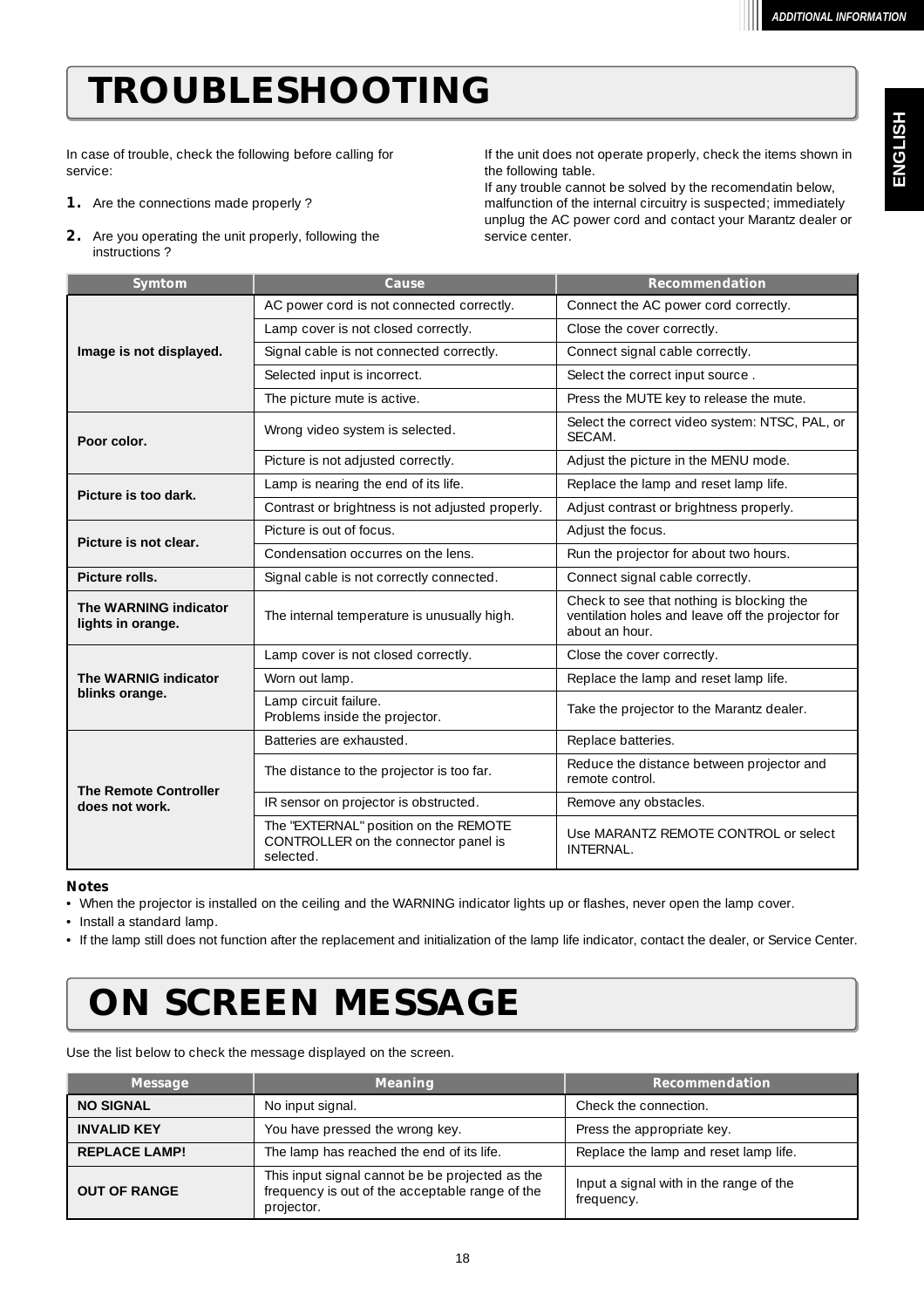## *SPECIFICATIONS*

### $\blacksquare$  Optical characteristics

| Panel                                 | 0.67inch Digital Micromirror Device                   |                       | CAN/CSA C22.1 No.1&950<br>EN60950, IEC65, IEC950                               |
|---------------------------------------|-------------------------------------------------------|-----------------------|--------------------------------------------------------------------------------|
|                                       | 480,000 pixels (800 $\times$ 600 $\times$ 1)          | EMI/EMC               | FCC Part-15 Class-A                                                            |
| Lamp                                  | 120W P-VIP Lamp                                       |                       | EN55022 Class-A                                                                |
| Lens                                  | f: 28 to 33/ F: 3.0 to 3.3                            |                       | CISPR22 Class-A                                                                |
|                                       | 1.2 times zoom lens                                   |                       |                                                                                |
| Projection size                       | 4:3 screen                                            | <b>Dimensions</b>     | $235(W) \times 322(D) \times 96(H)$ mm                                         |
|                                       | 23 to 275 inches (diagonal measure)<br>700 ANSI lumen | Net weight            | 3 kg                                                                           |
| Light output                          |                                                       | Operating Temperature | 5 to 35 $\degree$ C                                                            |
| INPUT/OUTPUT                          |                                                       | Operating humidity    | 30 to 85%                                                                      |
|                                       |                                                       | Storage Temperature   | $-20$ to 60 °C                                                                 |
| VIDEO IN                              | $RCA \times 1$                                        | Storage humidity      | 30 to 85%                                                                      |
|                                       | PAL-4.43 / SECAM / NTSC-3.58                          |                       |                                                                                |
|                                       | Composite video 1.0V <sub>p-p</sub> /75 Ohm           | Accessories           | Lens cap $\times$ 1                                                            |
| S-VIDEO IN                            | S-Connector $\times$ 1                                |                       | Remote controller × 1                                                          |
|                                       | PAL-4.43 / SECAM / NTSC-3.58                          |                       | Batteries $\times$ 2                                                           |
| COMPONENT VIDEO IN                    | S-VIDEO<br>$RCA \times 3$                             |                       | AC power code $\times$ 1                                                       |
|                                       | Y, CB/PB, CR/PR                                       |                       | Owner's manual $\times$ 1                                                      |
| <b>RGB IN</b>                         | D-sub M 15 pin $\times$ 1                             |                       | Adapter cable (Mini jack to RCA) $\times$ 1<br>Scart/RCA Audio Video cable x 1 |
|                                       | ANALOG RGB                                            |                       | (Europe only)                                                                  |
| REMOTE CONTROL IN                     | Mini jack type $\times$ 1                             |                       |                                                                                |
| AC IN                                 | 3 Prong Grounding Type                                |                       |                                                                                |
| Trig. Out                             | DC Jack $\times$ 1                                    |                       |                                                                                |
|                                       | POWER On: DC12V                                       |                       |                                                                                |
|                                       | Output impedance 47 k ohm                             |                       |                                                                                |
| REMOTE CONTROL OUT Mini jack type x 1 |                                                       |                       |                                                                                |

Safety UL1950

### **E** GENERAL

| Power requirement    | AC 100-120 V / 220-240 V, 50 / 60 Hz |
|----------------------|--------------------------------------|
| Power consumption    | $<$ 200 W                            |
| Stand-by consumption | $<6$ W                               |
| Chassis isolation    | Class-T                              |

| $\blacksquare$ Timing chart |                     |        |        |             |
|-----------------------------|---------------------|--------|--------|-------------|
| <b>System</b>               | <b>Resolution</b>   | V(Hz)  | H(KHz) | <b>Scan</b> |
| <b>NTSC</b>                 | $768 \times 240$    | 59.94  | 15.734 |             |
| <b>PAL/SECAM</b>            | $960 \times 287.5$  | 50.0   | 15.625 |             |
| <b>HDTV</b>                 | $1920 \times 517.5$ | 60.0   | 33.750 |             |
| <b>HDTV</b>                 | $1920 \times 540$   | 60.0   | 33.750 |             |
| <b>HDTV</b>                 | $1920 \times 540$   | 59.94  | 33.716 |             |
| <b>VESA#900601</b>          | $800 \times 600$    | 56.250 | 35.156 | N           |
| <b>VESA#900602</b>          | $800 \times 600$    | 60.317 | 37.879 | N           |
| <b>VESA#900603A</b>         | $800 \times 600$    | 72.188 | 48.077 | N           |
| <b>VESA TIMING</b>          | $800 \times 600$    | 75,000 | 46.875 | N           |

Specificutions may be subject to change without any notice.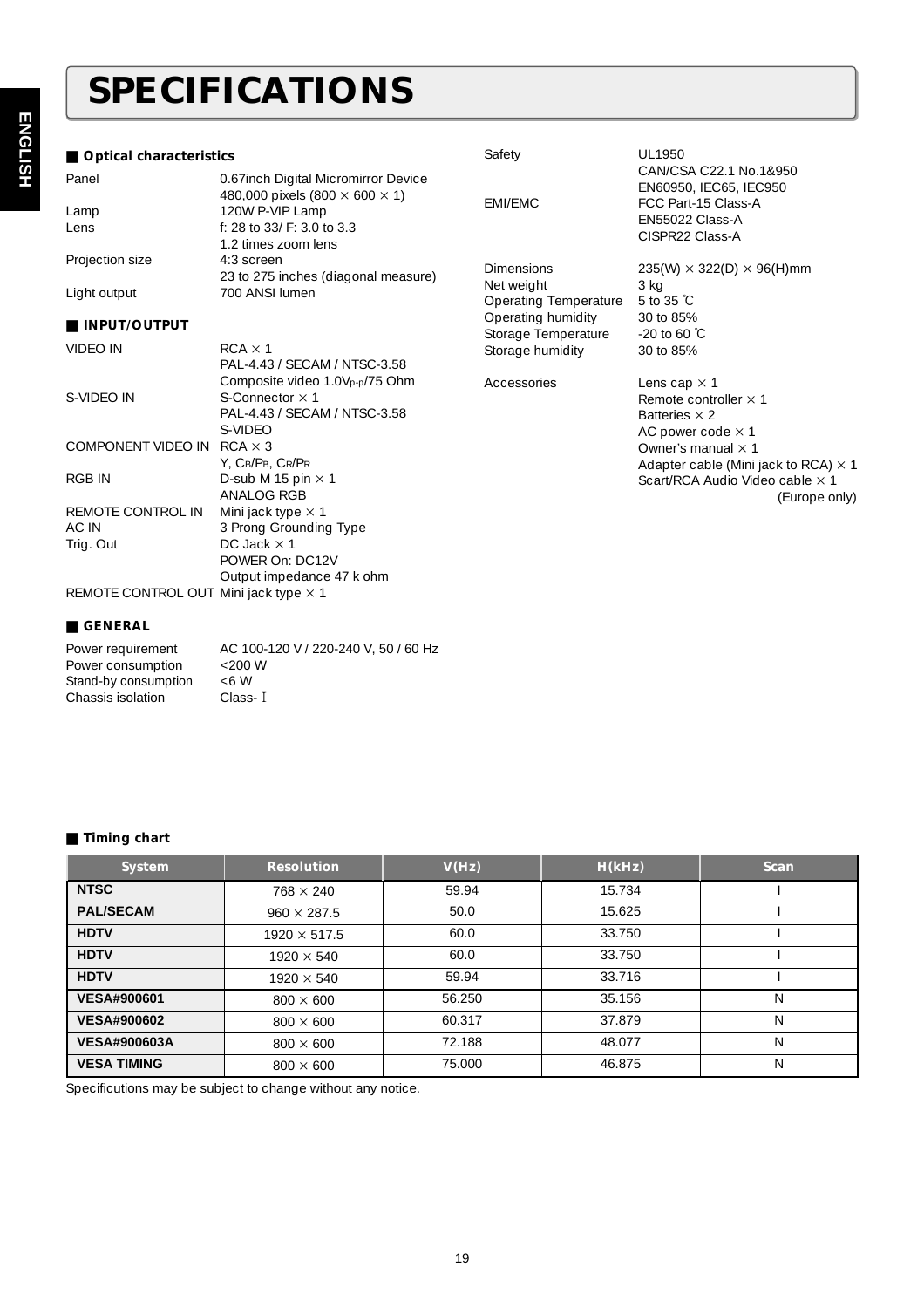**ENGLISH**

## *DIMENSIONS*





Unit mm (inches)

\*1 It depends on the focus adjustment position and the zoom adjustment position.